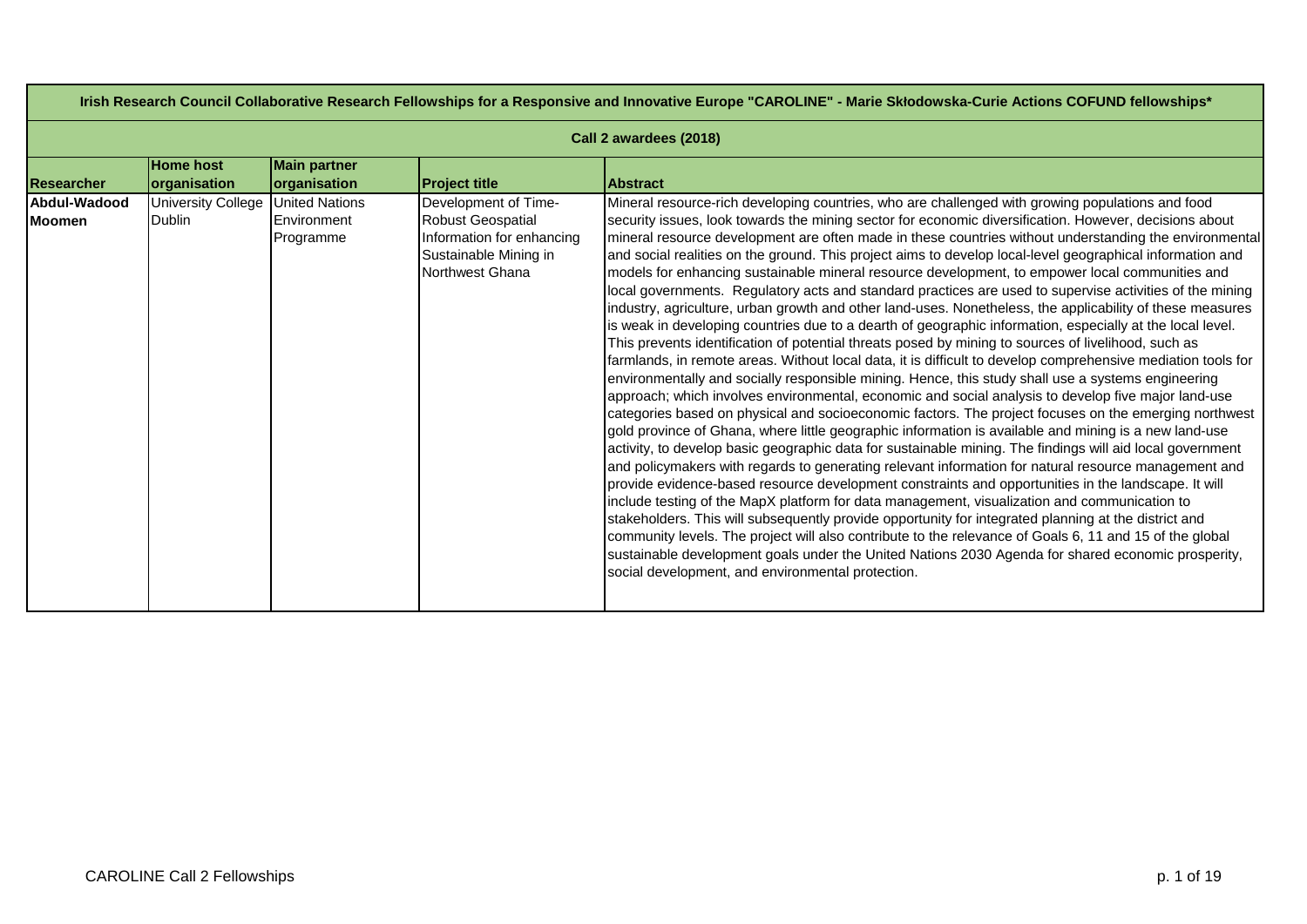|                                   | Irish Research Council Collaborative Research Fellowships for a Responsive and Innovative Europe "CAROLINE" - Marie Skłodowska-Curie Actions COFUND fellowships* |                                                                           |                                                                                                                                                                                |                                                                                                                                                                                                                                                                                                                                                                                                                                                                                                                                                                                                                                                                                                                                                                                                                                                                                                                                                                                                                                                                                                                                                                                                                                                                                                                                                                                                                                                                                                                                                                                                                                                                                                                                                                                                                                                                                                                                                                             |  |  |
|-----------------------------------|------------------------------------------------------------------------------------------------------------------------------------------------------------------|---------------------------------------------------------------------------|--------------------------------------------------------------------------------------------------------------------------------------------------------------------------------|-----------------------------------------------------------------------------------------------------------------------------------------------------------------------------------------------------------------------------------------------------------------------------------------------------------------------------------------------------------------------------------------------------------------------------------------------------------------------------------------------------------------------------------------------------------------------------------------------------------------------------------------------------------------------------------------------------------------------------------------------------------------------------------------------------------------------------------------------------------------------------------------------------------------------------------------------------------------------------------------------------------------------------------------------------------------------------------------------------------------------------------------------------------------------------------------------------------------------------------------------------------------------------------------------------------------------------------------------------------------------------------------------------------------------------------------------------------------------------------------------------------------------------------------------------------------------------------------------------------------------------------------------------------------------------------------------------------------------------------------------------------------------------------------------------------------------------------------------------------------------------------------------------------------------------------------------------------------------------|--|--|
|                                   | Call 2 awardees (2018)                                                                                                                                           |                                                                           |                                                                                                                                                                                |                                                                                                                                                                                                                                                                                                                                                                                                                                                                                                                                                                                                                                                                                                                                                                                                                                                                                                                                                                                                                                                                                                                                                                                                                                                                                                                                                                                                                                                                                                                                                                                                                                                                                                                                                                                                                                                                                                                                                                             |  |  |
| Researcher                        | <b>Home host</b><br>organisation                                                                                                                                 | <b>Main partner</b><br><b>organisation</b>                                | <b>Project title</b>                                                                                                                                                           | <b>Abstract</b>                                                                                                                                                                                                                                                                                                                                                                                                                                                                                                                                                                                                                                                                                                                                                                                                                                                                                                                                                                                                                                                                                                                                                                                                                                                                                                                                                                                                                                                                                                                                                                                                                                                                                                                                                                                                                                                                                                                                                             |  |  |
| <b>Alberto Arribas</b><br>ILozano | Maynooth<br><b>University</b>                                                                                                                                    | PROYECTO ANDINO<br>DE TECNOLOGÍAS<br><b>CAMPESINAS -</b><br><b>PRATEC</b> | Emerging pedagogies for<br>'Buen Vivir': environmental<br>sustainability, bio-cultural<br>diversity and intercultural<br>higher education institutions<br>in the Andean region | Education is a key tool to achieve and promote "sustainable development and sustainable lifestyles,<br>human rights, gender equality, a culture of peace and non-violence, global citizenship and appreciation of<br>cultural diversity" (Sustainable Development Goals, Target 4.7).<br>This project will explore the innovative ways in which the Buen Vivir ('good living') paradigm is being<br>integrated into teaching, learning and research processes in Intercultural Higher Education Institutions<br>across the Andean region.<br>Buen Vivir is based on notions of reciprocity, complementarity, and harmony between human beings and<br>nature. It is linked to multiple dimensions of social life: protection of bio-diversity and natural resources,<br>sustainable production and consumption, local governance and democracy, and cultural diversity and<br>intercultural education, operating as a key framework to help us imagine and create sustainable and<br>inclusive futures. How is Buen Vivir translated into pedagogical approaches, curricula, teaching materials,<br>forms of assessment and research methodologies? What models are being put into practice, and what<br>possibilities, challenges and limitations do they face?<br>The project will be based at the Department of Sociology, Maynooth University; with a secondment at the<br>Development NGO 'Andean Project for Peasant Technologies' (PRATEC), in Peru; and shorter research<br>trips to selected organizations in Colombia, Bolivia and Ecuador.<br>In order to achieve and expand its impact, the project will produce and disseminate multiple outcomes:<br>academic articles, educational resources, social media profiles, short videos about the different<br>organizations participating in the research, best practice reports, etc., engaging both the scientific<br>community and non-academic publics, and formulating recommendations for policy and action. |  |  |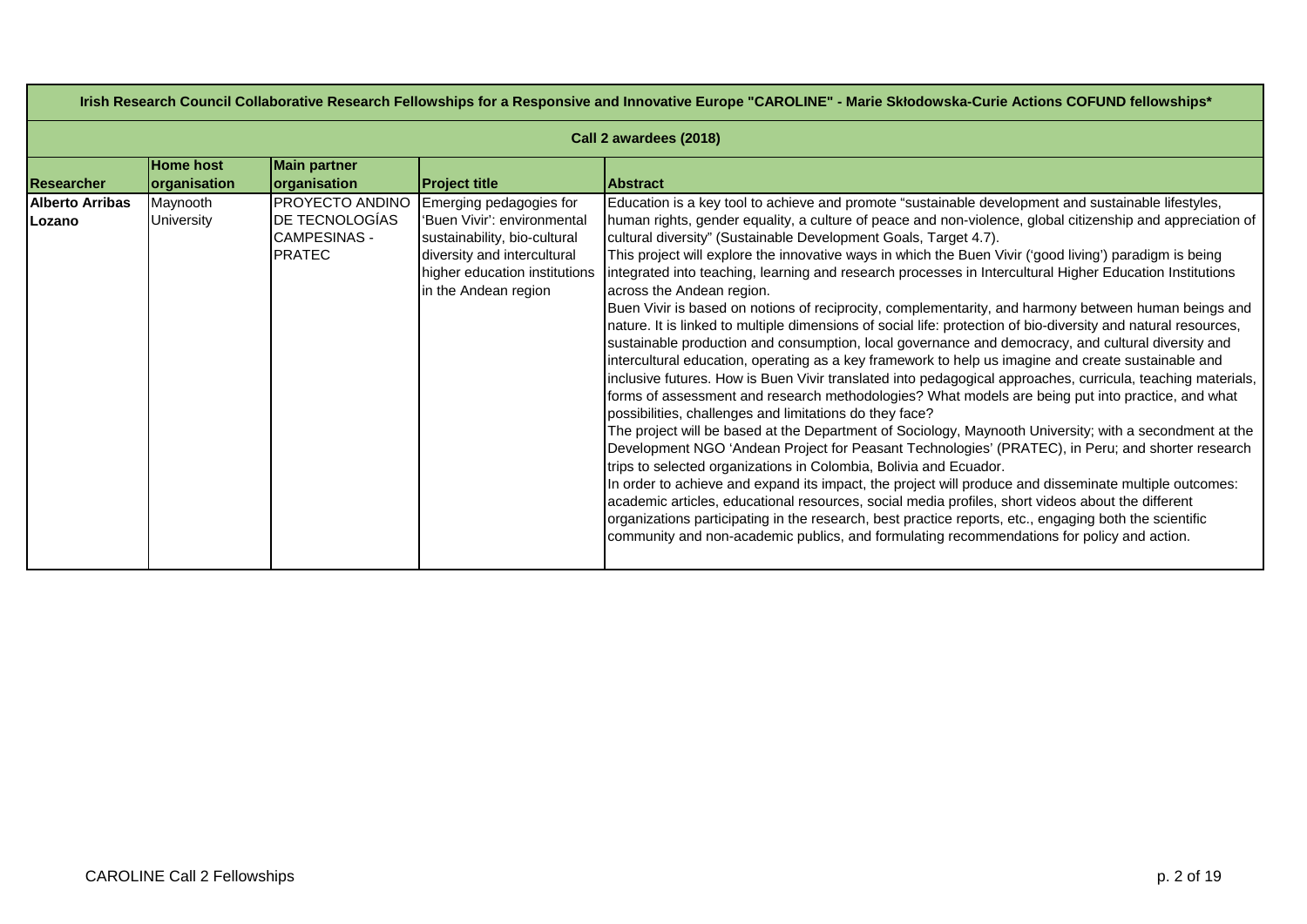| Irish Research Council Collaborative Research Fellowships for a Responsive and Innovative Europe "CAROLINE" - Marie Skłodowska-Curie Actions COFUND fellowships* |                                                          |                                     |                                                                                                                                    |                                                                                                                                                                                                                                                                                                                                                                                                                                                                                                                                                                                                                                                                                                                                                                                                                                                                                                                                                                                                                                                                                                                                                                                                                                                                                                                                                                                                                                                                                                                                                                                                                                                                                                                                                                                                                                                                                                                                                                                                                                        |  |  |
|------------------------------------------------------------------------------------------------------------------------------------------------------------------|----------------------------------------------------------|-------------------------------------|------------------------------------------------------------------------------------------------------------------------------------|----------------------------------------------------------------------------------------------------------------------------------------------------------------------------------------------------------------------------------------------------------------------------------------------------------------------------------------------------------------------------------------------------------------------------------------------------------------------------------------------------------------------------------------------------------------------------------------------------------------------------------------------------------------------------------------------------------------------------------------------------------------------------------------------------------------------------------------------------------------------------------------------------------------------------------------------------------------------------------------------------------------------------------------------------------------------------------------------------------------------------------------------------------------------------------------------------------------------------------------------------------------------------------------------------------------------------------------------------------------------------------------------------------------------------------------------------------------------------------------------------------------------------------------------------------------------------------------------------------------------------------------------------------------------------------------------------------------------------------------------------------------------------------------------------------------------------------------------------------------------------------------------------------------------------------------------------------------------------------------------------------------------------------------|--|--|
|                                                                                                                                                                  | Call 2 awardees (2018)                                   |                                     |                                                                                                                                    |                                                                                                                                                                                                                                                                                                                                                                                                                                                                                                                                                                                                                                                                                                                                                                                                                                                                                                                                                                                                                                                                                                                                                                                                                                                                                                                                                                                                                                                                                                                                                                                                                                                                                                                                                                                                                                                                                                                                                                                                                                        |  |  |
| Researcher                                                                                                                                                       | <b>Home host</b><br><b>organisation</b>                  | <b>Main partner</b><br>organisation | <b>Project title</b>                                                                                                               | <b>Abstract</b>                                                                                                                                                                                                                                                                                                                                                                                                                                                                                                                                                                                                                                                                                                                                                                                                                                                                                                                                                                                                                                                                                                                                                                                                                                                                                                                                                                                                                                                                                                                                                                                                                                                                                                                                                                                                                                                                                                                                                                                                                        |  |  |
| <b>CAROLINE</b><br><b>OCHIENG</b>                                                                                                                                | National University The World Bank<br>of Ireland, Galway |                                     | A grounded theory analysis<br>of the drivers of adoption of<br>clean cooking technologies<br>In Low and Middle Income<br>Countries | For three billion people in the world mostly in the low and middle income countries (LMICs), biomass in<br>the form of charcoal, firewood, dung and crop residues is the main source of fuel for cooking and heating.<br>These fuels are typically burnt in open fires or simple traditional stoves that do not provide optimum<br>conditions for burning. As a result, large quantities of products of incomplete combustion comprising of<br>health damaging pollutants are emitted as smoke, leading to 4 million deaths a year according to the<br>WHO. Reliance on biomass fuel has impacts beyond health and include climate, deforestation and<br>vegetation loss during fuel harvesting, and loss of time and hardships for women and girls who gather the<br>fuels. The need for access to clean household energy has been recognized in the SDGs, specifically in<br>SDG 7 which has set a target for ensuring universal access to clean household energy by 2030. The<br>SDGs have also highlighted how access to clean energy is crucial for achieving almost all of the other<br>SDG <sub>s</sub> .<br>Intervention measures to date have focused on dissemination of clean cookstoves that are designed to<br>maximize combustion efficiency, leading to lower emission of pollutants and fuel use. However, the<br>cookstove programmes have been characteresised by low adoption rates and unsustained use, and many<br>have failed to achieve their intended benefits. In spite of these findings, there is an increasing push for<br>clean cookstoves, and major organizations such as the UN and the World Bank have ambitious goals and<br>targets on getting clean cookstoves to households in LMICs. This research is aimed at understanding why<br>these past interventions have failed by using rigorous social science research procedures that allows for<br>deeper engagement with the cookstove beneficiaries. The research will inform policy and programs that<br>disseminate clean cookstoves globally. |  |  |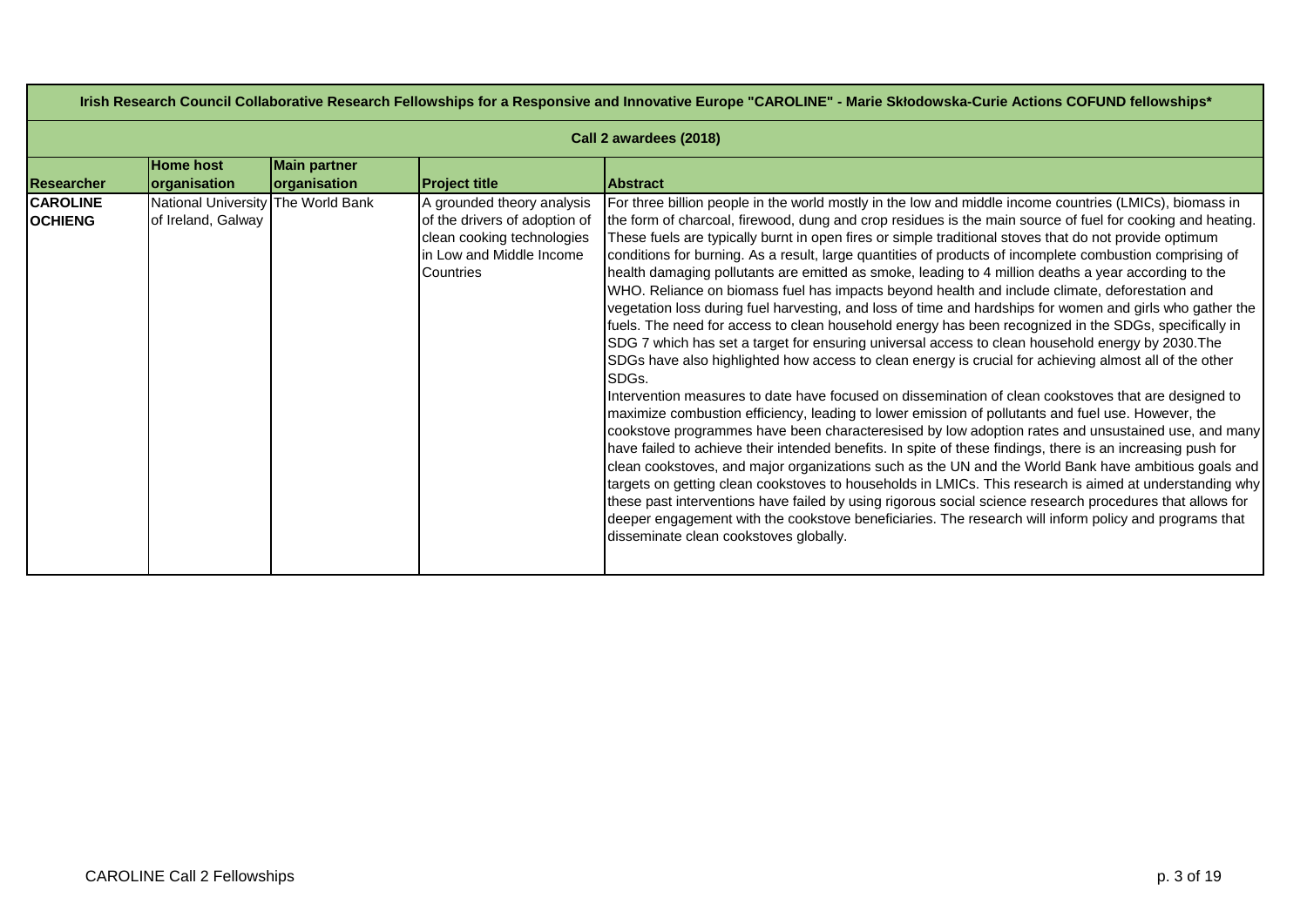| Irish Research Council Collaborative Research Fellowships for a Responsive and Innovative Europe "CAROLINE" - Marie Skłodowska-Curie Actions COFUND fellowships* |                                            |                                     |                                                                                            |                                                                                                                                                                                                                                                                                                                                                                                                                                                                                                                                                                                                                                                                                                                                                                                                                                                                                                                                                                                                                                                                                                                                                                                                                                                                                                                                                                                                                                                                                                                                                                                                                                                                                                                                                                                                                                                                                                                                                                                                                               |  |  |  |
|------------------------------------------------------------------------------------------------------------------------------------------------------------------|--------------------------------------------|-------------------------------------|--------------------------------------------------------------------------------------------|-------------------------------------------------------------------------------------------------------------------------------------------------------------------------------------------------------------------------------------------------------------------------------------------------------------------------------------------------------------------------------------------------------------------------------------------------------------------------------------------------------------------------------------------------------------------------------------------------------------------------------------------------------------------------------------------------------------------------------------------------------------------------------------------------------------------------------------------------------------------------------------------------------------------------------------------------------------------------------------------------------------------------------------------------------------------------------------------------------------------------------------------------------------------------------------------------------------------------------------------------------------------------------------------------------------------------------------------------------------------------------------------------------------------------------------------------------------------------------------------------------------------------------------------------------------------------------------------------------------------------------------------------------------------------------------------------------------------------------------------------------------------------------------------------------------------------------------------------------------------------------------------------------------------------------------------------------------------------------------------------------------------------------|--|--|--|
|                                                                                                                                                                  | Call 2 awardees (2018)                     |                                     |                                                                                            |                                                                                                                                                                                                                                                                                                                                                                                                                                                                                                                                                                                                                                                                                                                                                                                                                                                                                                                                                                                                                                                                                                                                                                                                                                                                                                                                                                                                                                                                                                                                                                                                                                                                                                                                                                                                                                                                                                                                                                                                                               |  |  |  |
| <b>Researcher</b>                                                                                                                                                | <b>Home host</b><br>organisation           | <b>Main partner</b><br>organisation | <b>Project title</b>                                                                       | <b>Abstract</b>                                                                                                                                                                                                                                                                                                                                                                                                                                                                                                                                                                                                                                                                                                                                                                                                                                                                                                                                                                                                                                                                                                                                                                                                                                                                                                                                                                                                                                                                                                                                                                                                                                                                                                                                                                                                                                                                                                                                                                                                               |  |  |  |
| <b>Cathriona</b><br><b>Kearns</b>                                                                                                                                | <b>University College</b><br><b>Dublin</b> | <b>Cancer Trials Ireland</b>        | TACTIC - TAiloring the<br>Communication of risk To<br>Individual breast Cancer<br>patients | Breast cancer is the second most common cancer in the world and the most frequent cancer among<br>women, with an estimated 1.67 million new cases diagnosed in 2012. The majority of newly diagnosed<br>breast cancers are early stage. These patients usually undergo surgery to remove the tumour, followed by<br>chemotherapy to remove any remaining tumours cells in their system to prevent recurrence of the<br>disease. It is estimated that 30% of women with early stage disease will develop a recurrence after<br>surgery, meaning 70% of women with early stage breast cancer do not need chemotherapy, and only a<br>minority will benefit from this treatment. Due to difficulties in differentiating between those whose disease<br>will or will not recur, the majority of early stage breast cancer patients are treated with chemotherapy,<br>despite many not benefiting from such treatment, thereby exposing these individuals to severe side<br>effects. This decision can affect quality of life, increase risk of death due to the treatment and increase<br>risk of future cancer.<br>Molecular prognostic tests, such as OncoMasTR (from OncoMark), classify early stage breast cancer<br>patients as having a low or high risk of recurrence. While these tests can help inform treatment<br>recommendations, a key challenge for both oncologists and patients is interpreting and communicating<br>the results. There is a need to make the communication of diagnostic tests more understandable to<br>reduce patient anxiety and fear of recurrence. This project aims to develop a tool to improve and tailor the<br>communication of these test results to ensure they are understood and interpreted correctly. This will<br>benefit patients by:<br>1. Reducing premature morbidity by preventing needless chemotherapy<br>2. Promoting mental well-being of patients as their risk of recurrence is understood and they are confident<br>and comfortable with their treatment decisions. |  |  |  |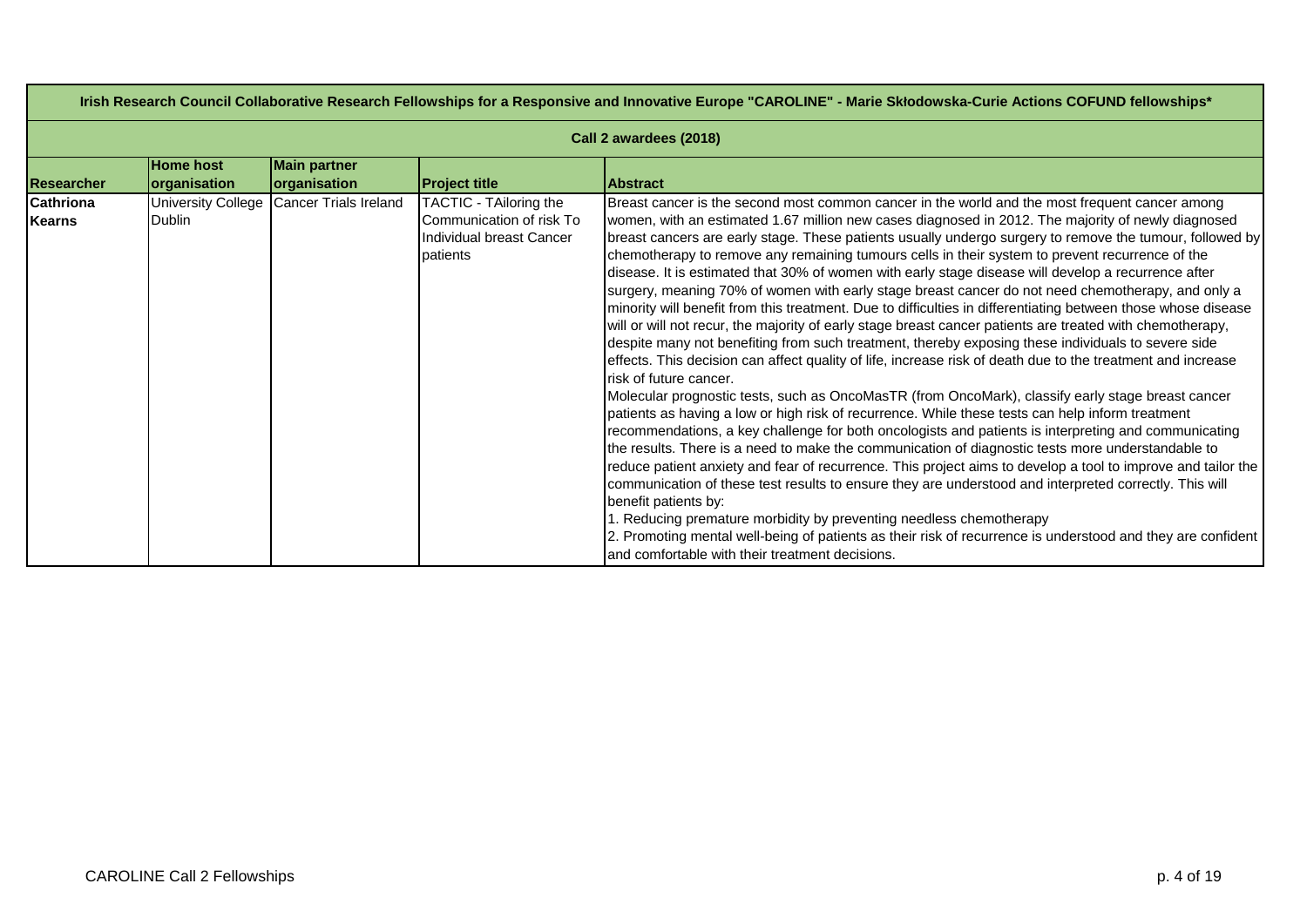| Irish Research Council Collaborative Research Fellowships for a Responsive and Innovative Europe "CAROLINE" - Marie Skłodowska-Curie Actions COFUND fellowships* |                                  |                                            |                                                                                                                      |                                                                                                                                                                                                                                                                                                                                                                                                                                                                                                                                                                                                                                                                                                                                                                                                                                                                                                                                                                                                                                                                                                                                                                                                                                                                                                                                                                                                                                                                                                                                                                                                                                                                                                                                                                                                                                                                                                                                                                                                                              |
|------------------------------------------------------------------------------------------------------------------------------------------------------------------|----------------------------------|--------------------------------------------|----------------------------------------------------------------------------------------------------------------------|------------------------------------------------------------------------------------------------------------------------------------------------------------------------------------------------------------------------------------------------------------------------------------------------------------------------------------------------------------------------------------------------------------------------------------------------------------------------------------------------------------------------------------------------------------------------------------------------------------------------------------------------------------------------------------------------------------------------------------------------------------------------------------------------------------------------------------------------------------------------------------------------------------------------------------------------------------------------------------------------------------------------------------------------------------------------------------------------------------------------------------------------------------------------------------------------------------------------------------------------------------------------------------------------------------------------------------------------------------------------------------------------------------------------------------------------------------------------------------------------------------------------------------------------------------------------------------------------------------------------------------------------------------------------------------------------------------------------------------------------------------------------------------------------------------------------------------------------------------------------------------------------------------------------------------------------------------------------------------------------------------------------------|
|                                                                                                                                                                  |                                  |                                            |                                                                                                                      | Call 2 awardees (2018)                                                                                                                                                                                                                                                                                                                                                                                                                                                                                                                                                                                                                                                                                                                                                                                                                                                                                                                                                                                                                                                                                                                                                                                                                                                                                                                                                                                                                                                                                                                                                                                                                                                                                                                                                                                                                                                                                                                                                                                                       |
| <b>Researcher</b>                                                                                                                                                | <b>Home host</b><br>organisation | <b>Main partner</b><br><b>organisation</b> | <b>Project title</b>                                                                                                 | <b>Abstract</b>                                                                                                                                                                                                                                                                                                                                                                                                                                                                                                                                                                                                                                                                                                                                                                                                                                                                                                                                                                                                                                                                                                                                                                                                                                                                                                                                                                                                                                                                                                                                                                                                                                                                                                                                                                                                                                                                                                                                                                                                              |
| <b>Christopher</b><br>O'Connell                                                                                                                                  | Dublin City<br>University        | Anti-Slavery<br>International              | Contemporary slavery in an<br>Era of Climate Change:<br>State and Civil Society<br>Responses in the Andean<br>Region | Recent statistics from the ILO indicate that over 40 million people worldwide are subject to contemporary<br>slavery. However, efforts to address contemporary slavery have been criticised for treating it as a stand-<br>alone issue, largely unrelated to the prevailing economic model. This project examines the effect of<br>climate change on contemporary slavery. The ILO has noted that climate change is driving volatility, thus<br>escalating migration, poverty and landlessness - all acknowledged as conditions that contribute to<br>contemporary slavery. In his 2015 Encyclical on the Environment, Pope Francis called for a joint approach<br>to tackling climate change and contemporary slavery. In spite of such calls, research on the relationship<br>between contemporary slavery and climate change is scarce. Meanwhile, high-profile anti-slavery and<br>climate change campaigners like Professor Kevin Bales, treat climate change as an effect of<br>contemporary slavery, failing to analyse the effect of economic models. This research project will address<br>this shortfall by collecting data from two countries affected by both climate change and contemporary<br>slavery: Peru and Bolivia. In particular, it seeks to answer the question of the importance of the state and<br>civil society in articulating responses to these complex issues. These countries share common features,<br>but differ in terms of economic model. This project will examine responses to these issues at state and<br>civil society levels; will assess their effectiveness; and analyse the degree to which approaches to<br>contemporary slavery are connected to the wider issue of climate change. This research will make an<br>original and important contribution to the understanding of the complex and multi-faceted phenomena of<br>climate change and contemporary slavery, and advance knowledge of their intersectionality which will aid<br>NGO's, policymakers and researchers. |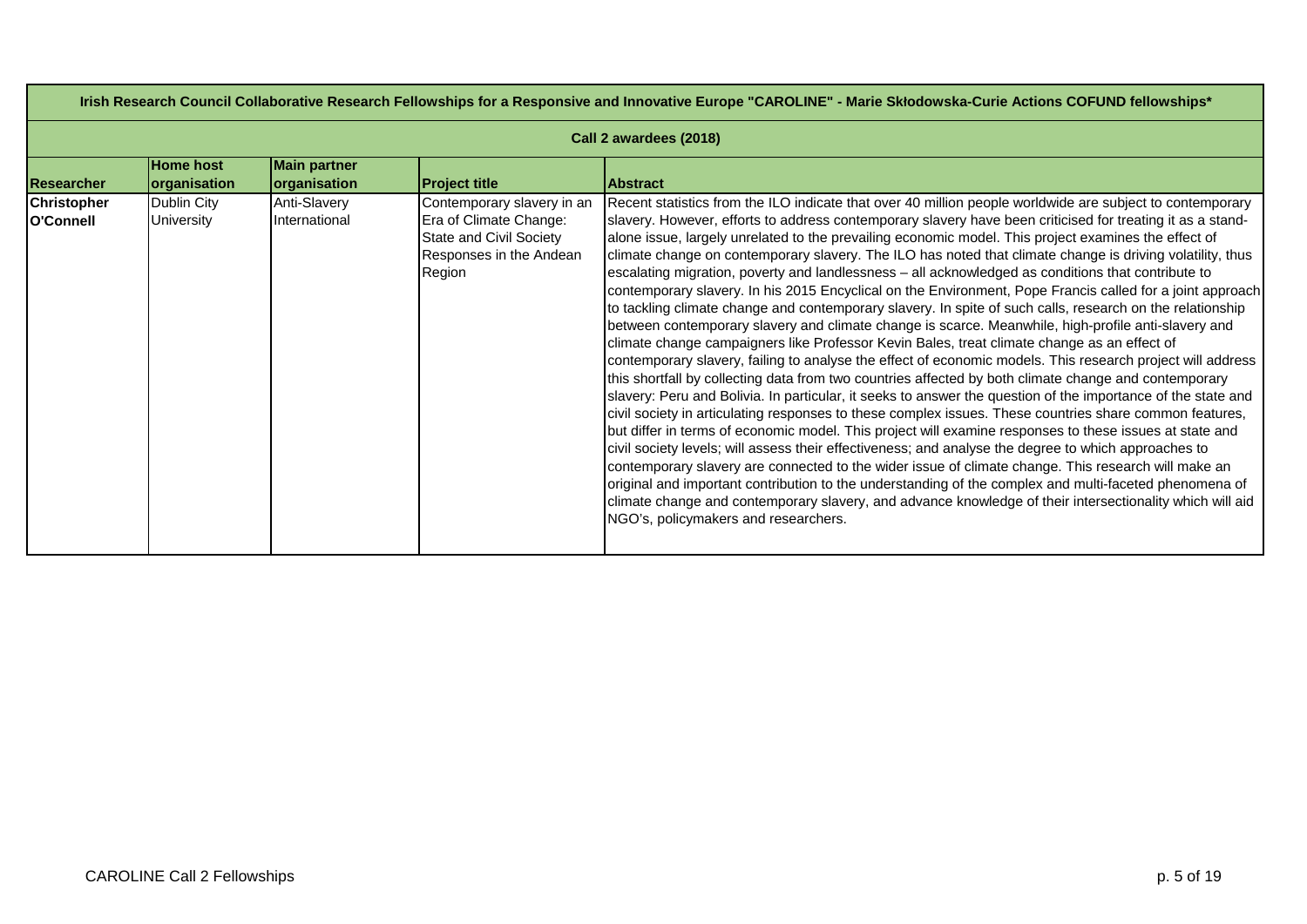| Irish Research Council Collaborative Research Fellowships for a Responsive and Innovative Europe "CAROLINE" - Marie Skłodowska-Curie Actions COFUND fellowships* |                                            |                                     |                                                                                                                |                                                                                                                                                                                                                                                                                                                                                                                                                                                                                                                                                                                                                                                                                                                                                                                                                                                                                                                                                                                                                                                                                                                                                                                                                                                                                                                                                                                                                                                                                                                                                                                                                                                                                                                                                                                                                                                                                                                                                                                                                                                                                                                          |  |  |  |
|------------------------------------------------------------------------------------------------------------------------------------------------------------------|--------------------------------------------|-------------------------------------|----------------------------------------------------------------------------------------------------------------|--------------------------------------------------------------------------------------------------------------------------------------------------------------------------------------------------------------------------------------------------------------------------------------------------------------------------------------------------------------------------------------------------------------------------------------------------------------------------------------------------------------------------------------------------------------------------------------------------------------------------------------------------------------------------------------------------------------------------------------------------------------------------------------------------------------------------------------------------------------------------------------------------------------------------------------------------------------------------------------------------------------------------------------------------------------------------------------------------------------------------------------------------------------------------------------------------------------------------------------------------------------------------------------------------------------------------------------------------------------------------------------------------------------------------------------------------------------------------------------------------------------------------------------------------------------------------------------------------------------------------------------------------------------------------------------------------------------------------------------------------------------------------------------------------------------------------------------------------------------------------------------------------------------------------------------------------------------------------------------------------------------------------------------------------------------------------------------------------------------------------|--|--|--|
|                                                                                                                                                                  | Call 2 awardees (2018)                     |                                     |                                                                                                                |                                                                                                                                                                                                                                                                                                                                                                                                                                                                                                                                                                                                                                                                                                                                                                                                                                                                                                                                                                                                                                                                                                                                                                                                                                                                                                                                                                                                                                                                                                                                                                                                                                                                                                                                                                                                                                                                                                                                                                                                                                                                                                                          |  |  |  |
| <b>Researcher</b>                                                                                                                                                | <b>Home host</b><br>organisation           | <b>Main partner</b><br>organisation | <b>Project title</b>                                                                                           | <b>Abstract</b>                                                                                                                                                                                                                                                                                                                                                                                                                                                                                                                                                                                                                                                                                                                                                                                                                                                                                                                                                                                                                                                                                                                                                                                                                                                                                                                                                                                                                                                                                                                                                                                                                                                                                                                                                                                                                                                                                                                                                                                                                                                                                                          |  |  |  |
| David Horan                                                                                                                                                      | <b>University College</b><br><b>Dublin</b> | <b>SDSN Association</b>             | Data and Governance<br>Framework for Achieving<br><b>Environmental Sustainable</b><br>Development Goals (SDGs) | In broad terms, the project has the potential to contribute to a priority area for global, EU and national<br>public policy, that of achieving the SDG goals. It will focus on one important element of those goals, its<br>environmental targets, and assist government in developing a road-map for achieving those targets. As a<br>signatory to Agenda 2030, Ireland has specific commitments under the terms of the resolution. Of the 169<br>targets, 62 are in the environmental area meaning achieving environmental targets in the future will go a<br>significant way towards achieving the goals set out in Agenda 2030.<br>This project will provide a governance, reporting and data needs framework for transitioning Ireland<br>towards achieving environmental targets for the SDGs. It will focus on the environmental data and public<br>governance approach required to deliver the environmental SDGs. This will represent the first such<br>attempt in Ireland and will establish an important benchmark for understanding future SDG requirements<br>in the environmental area.<br>The project will synthesize fine grained environmental data from a variety of sources on the UN SDG<br>indicator set. A selection of the 232 indicators will be made for data collection and to identify crucial data<br>gaps for indicators that 1) have a primary or secondary link to the environment, and 2) are particularly<br>significant to Ireland. The project will construct a national environmental SDG index in line with<br>international best practice to assess Ireland's status on the environmental SDGs and identify priority<br>areas for environmental policy.<br>Although the potential benefits of multi-stakeholder processes (MSPs) are well documented, evidence on<br>their effectiveness is mixed. The project will review relevant literature and interview policy makers and<br>stakeholders with experience in MSPs to deliver practical recommendations on factors shaping their<br>effective design and ways for incorporating them in Irish environmental policy structures. |  |  |  |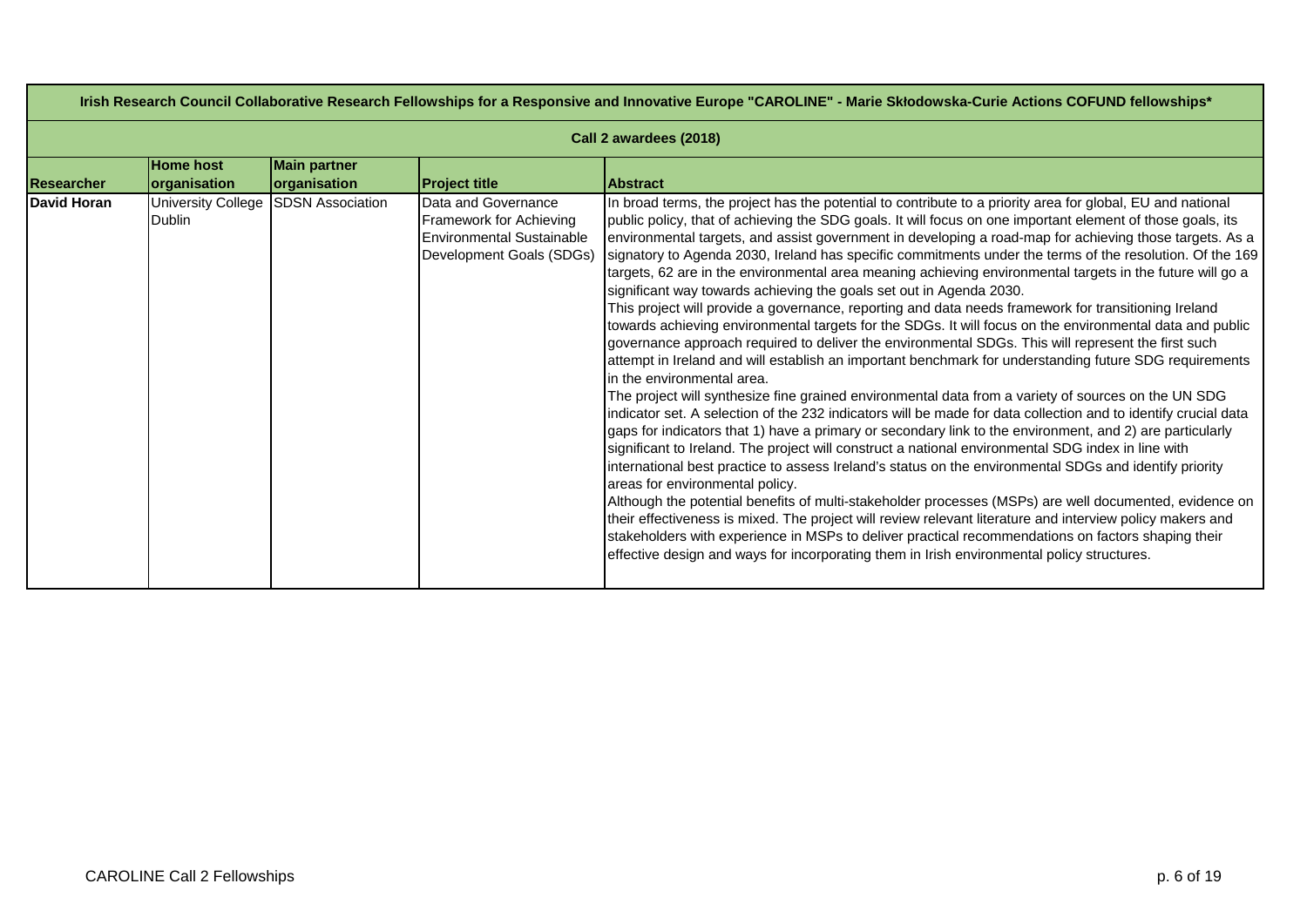| Irish Research Council Collaborative Research Fellowships for a Responsive and Innovative Europe "CAROLINE" - Marie Skłodowska-Curie Actions COFUND fellowships* |                                         |                                     |                                                                                               |                                                                                                                                                                                                                                                                                                                                                                                                                                                                                                                                                                                                                                                                                                                                                                                                                                                                                                                                                                                                                                                                                                                                                                                                                                                                                                                                                                                                                                                                                                                                                                                                                                                                                                                                                                                                                                                                                                                                                                                                                                                                                                                                                                                                                                                                                                            |  |  |
|------------------------------------------------------------------------------------------------------------------------------------------------------------------|-----------------------------------------|-------------------------------------|-----------------------------------------------------------------------------------------------|------------------------------------------------------------------------------------------------------------------------------------------------------------------------------------------------------------------------------------------------------------------------------------------------------------------------------------------------------------------------------------------------------------------------------------------------------------------------------------------------------------------------------------------------------------------------------------------------------------------------------------------------------------------------------------------------------------------------------------------------------------------------------------------------------------------------------------------------------------------------------------------------------------------------------------------------------------------------------------------------------------------------------------------------------------------------------------------------------------------------------------------------------------------------------------------------------------------------------------------------------------------------------------------------------------------------------------------------------------------------------------------------------------------------------------------------------------------------------------------------------------------------------------------------------------------------------------------------------------------------------------------------------------------------------------------------------------------------------------------------------------------------------------------------------------------------------------------------------------------------------------------------------------------------------------------------------------------------------------------------------------------------------------------------------------------------------------------------------------------------------------------------------------------------------------------------------------------------------------------------------------------------------------------------------------|--|--|
|                                                                                                                                                                  | Call 2 awardees (2018)                  |                                     |                                                                                               |                                                                                                                                                                                                                                                                                                                                                                                                                                                                                                                                                                                                                                                                                                                                                                                                                                                                                                                                                                                                                                                                                                                                                                                                                                                                                                                                                                                                                                                                                                                                                                                                                                                                                                                                                                                                                                                                                                                                                                                                                                                                                                                                                                                                                                                                                                            |  |  |
| Researcher                                                                                                                                                       | <b>Home host</b><br><b>organisation</b> | <b>Main partner</b><br>organisation | <b>Project title</b>                                                                          | <b>Abstract</b>                                                                                                                                                                                                                                                                                                                                                                                                                                                                                                                                                                                                                                                                                                                                                                                                                                                                                                                                                                                                                                                                                                                                                                                                                                                                                                                                                                                                                                                                                                                                                                                                                                                                                                                                                                                                                                                                                                                                                                                                                                                                                                                                                                                                                                                                                            |  |  |
| <b>Esther Hennchen University College</b>                                                                                                                        | <b>Dublin</b>                           | International Labor<br>Organisation | Whose responsibility is it,<br>anyway? From organized<br>irresponsibility to shared<br>chains | Whose responsibility is it, anyway? A building collapses in a developing country and thousands of workers<br>die who are producing clothes for Western consumers under appalling conditions. Is it local factory<br>owners breaking national laws, local governments failing to enforce these laws, multinational buyers<br>responsibility in global supply squeezing suppliers, international organizations failing to intervene or consumers demanding ever<br>cheaper prices and fast fashion?<br>The question of responsibility attribution is particularly intriguing for complex and interrelated social<br>challenges such as decent working conditions due to their systemic and interrelated nature. These<br>'wicked problems' are caused by a network of actors who contribute to, enforce, or mitigate harm through<br>their actions and interactions. Consequently, identifying cause(s) and actor(s) becomes difficult due to the<br>intractable patterns of cause-and-effect relationships. While academics and policy makers praise inclusive<br>collaboration and shared problem-solving within multi-stakeholder initiatives (MSI) as the panacea for<br>solving these problems, these initiatives suffer from a limited stakeholder view and it is unclear how<br>responsibilities can be shared and managed among MSI partners.<br>This research project is set up as a research collaboration with the University College Dublin and the<br>Better Work Program of the International Labor Organization and the International Finance Corporation.<br>The primary goal of this research project is to provide a comprehensive conceptual framework for better<br>understanding shared responsibilities within MSI and its implications for society at large. Notably, it takes<br>the first empirical steps in the fields of Supply Chain Management and Corporate Social Responsibility to<br>provide concrete recommendations and management information about innovation for multi-stakeholder<br>partnerships in times of persistent social challenges in global supply chains. This research project is also<br>crucial for translating the UN agenda, EU policies and MSI efforts such as BW into meaningful action and<br>scale their impact in and beyond the garment sector. |  |  |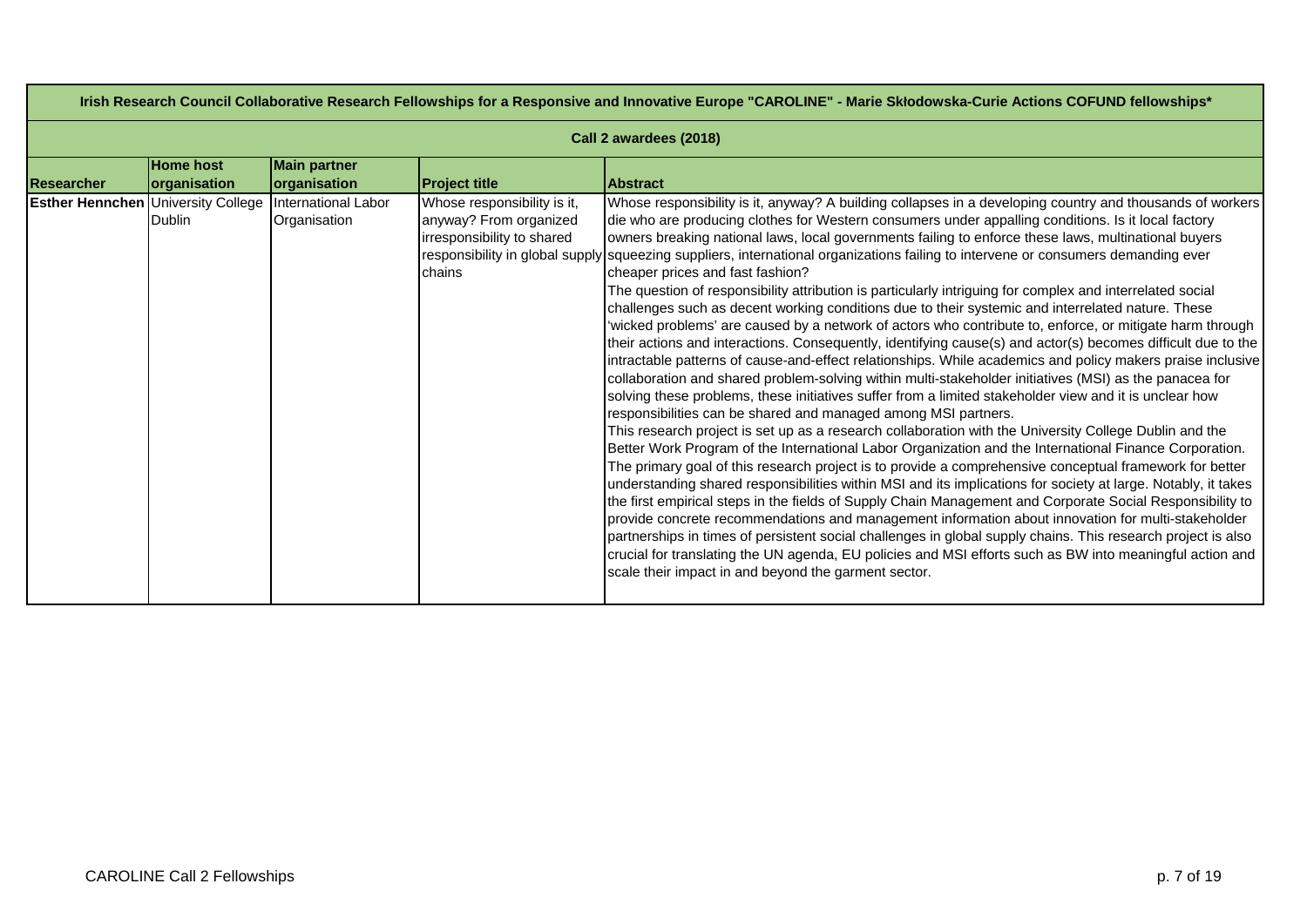| Irish Research Council Collaborative Research Fellowships for a Responsive and Innovative Europe "CAROLINE" - Marie Skłodowska-Curie Actions COFUND fellowships* |                                   |                                     |                                                                                                                                |                                                                                                                                                                                                                                                                                                                                                                                                                                                                                                                                                                                                                                                                                                                                                                                                                                                                                                                                                                                                                                                                                                                                                                                                                                                                                                                                                                                                                                                                                                                                                                                                                                                                                                                                                                                                                                                                                                                                                                                                                                                                           |  |  |
|------------------------------------------------------------------------------------------------------------------------------------------------------------------|-----------------------------------|-------------------------------------|--------------------------------------------------------------------------------------------------------------------------------|---------------------------------------------------------------------------------------------------------------------------------------------------------------------------------------------------------------------------------------------------------------------------------------------------------------------------------------------------------------------------------------------------------------------------------------------------------------------------------------------------------------------------------------------------------------------------------------------------------------------------------------------------------------------------------------------------------------------------------------------------------------------------------------------------------------------------------------------------------------------------------------------------------------------------------------------------------------------------------------------------------------------------------------------------------------------------------------------------------------------------------------------------------------------------------------------------------------------------------------------------------------------------------------------------------------------------------------------------------------------------------------------------------------------------------------------------------------------------------------------------------------------------------------------------------------------------------------------------------------------------------------------------------------------------------------------------------------------------------------------------------------------------------------------------------------------------------------------------------------------------------------------------------------------------------------------------------------------------------------------------------------------------------------------------------------------------|--|--|
|                                                                                                                                                                  | Call 2 awardees (2018)            |                                     |                                                                                                                                |                                                                                                                                                                                                                                                                                                                                                                                                                                                                                                                                                                                                                                                                                                                                                                                                                                                                                                                                                                                                                                                                                                                                                                                                                                                                                                                                                                                                                                                                                                                                                                                                                                                                                                                                                                                                                                                                                                                                                                                                                                                                           |  |  |
| <b>Researcher</b>                                                                                                                                                | <b>Home host</b><br>organisation  | <b>Main partner</b><br>organisation | <b>Project title</b>                                                                                                           | <b>Abstract</b>                                                                                                                                                                                                                                                                                                                                                                                                                                                                                                                                                                                                                                                                                                                                                                                                                                                                                                                                                                                                                                                                                                                                                                                                                                                                                                                                                                                                                                                                                                                                                                                                                                                                                                                                                                                                                                                                                                                                                                                                                                                           |  |  |
| <b>Greg Beechinor</b>                                                                                                                                            | <b>University College</b><br>Cork | <b>CAWST</b>                        | Improving access to safe<br>and sustainable drinking<br>water through the use of<br>biosand filters in developing<br>countries | Water is vital for human health and economic development, however access to safe drinking water<br>remains a major global challenge because 1 in 10 people still remain without access to a safe drinking<br>water supply and have to resort to drinking untreated water from rivers or lakes. This leaves millions of<br>people vulnerable to contracting a water related disease which could potentially be fatal. This proposed<br>research will look at biosand filters, which are small-scale sand filters, that enable households to treat<br>their drinking water in their own homes. Biosand filters are one of the most effective domestic drinking<br>water treatment methods for regions that remain without access to safe piped water supply. More than<br>600,000 biosand filters are in use globally; however it is unknown whether these biosand filters are being<br>used correctly, consistently and continually in the long-term. This proposed research will assess filter<br>efficiency (determined by analysing the feed and filtered water using microbiological indicators and<br>physico-chemical characteristics) and the links between filter performance, filter use, the nature of the<br>biological community structure on the filter surface and the sand characteristics. Important outcomes of<br>the proposed research project will be identification of the challenges faced by filter users and<br>recommendations on how to achieve the sustained long-term use of the filters to protect the health of<br>household members.<br>In 2015, the United Nations agreed the Sustainable Development Goals which build on the Millennium<br>Development Goals. Target 6.1 of the Sustainable Development Goals aims to achieve "universal and<br>equitable access to safe and affordable drinking water for all" by 2030 and this proposed research will<br>make a real contribution to achieving this target. It will also help low-income countries to break the faecal-<br>oral disease cycle and achieve safe drinking water for all. |  |  |
| <b>Javier Caballero</b><br><b>Villalobos</b>                                                                                                                     | Teagasc                           | Animal Health Ireland               | The impact of bovine-<br>specific Staphylococcus<br>aureus genetic variability on<br>mastitis control and milk<br>processing   | Mastitis is a disease the represents an indicator of the udder health status. In domestic animals worldwide<br>this intramammary infection is mainly caused by the bacteria Staphylococcus aureus, and has great<br>impact on animal welfare and production. Mastitis caused by S. aureus can lead to massive economic<br>losses in the dairy sector, due to the decrease of milk production, a worsening of milk sanitary conditions<br>and the cost of prevention and control protocols. In addition, antimicrobial treatment not only involves a<br>cost, but also an important issue for public health and an evident concern for consumers. We believe that<br>different varieties of Staphylococcus aureus can affect milk production in multiple ways, having also a<br>great effect on the success of treatment protocols. Thus, we propose a deeper study of genetic variability<br>of this bacteria in order to establish its influence on milk production and processing, and to improve<br>knowledge that will lead to tailored therapeutic protocols to control mastitis.                                                                                                                                                                                                                                                                                                                                                                                                                                                                                                                                                                                                                                                                                                                                                                                                                                                                                                                                                                                    |  |  |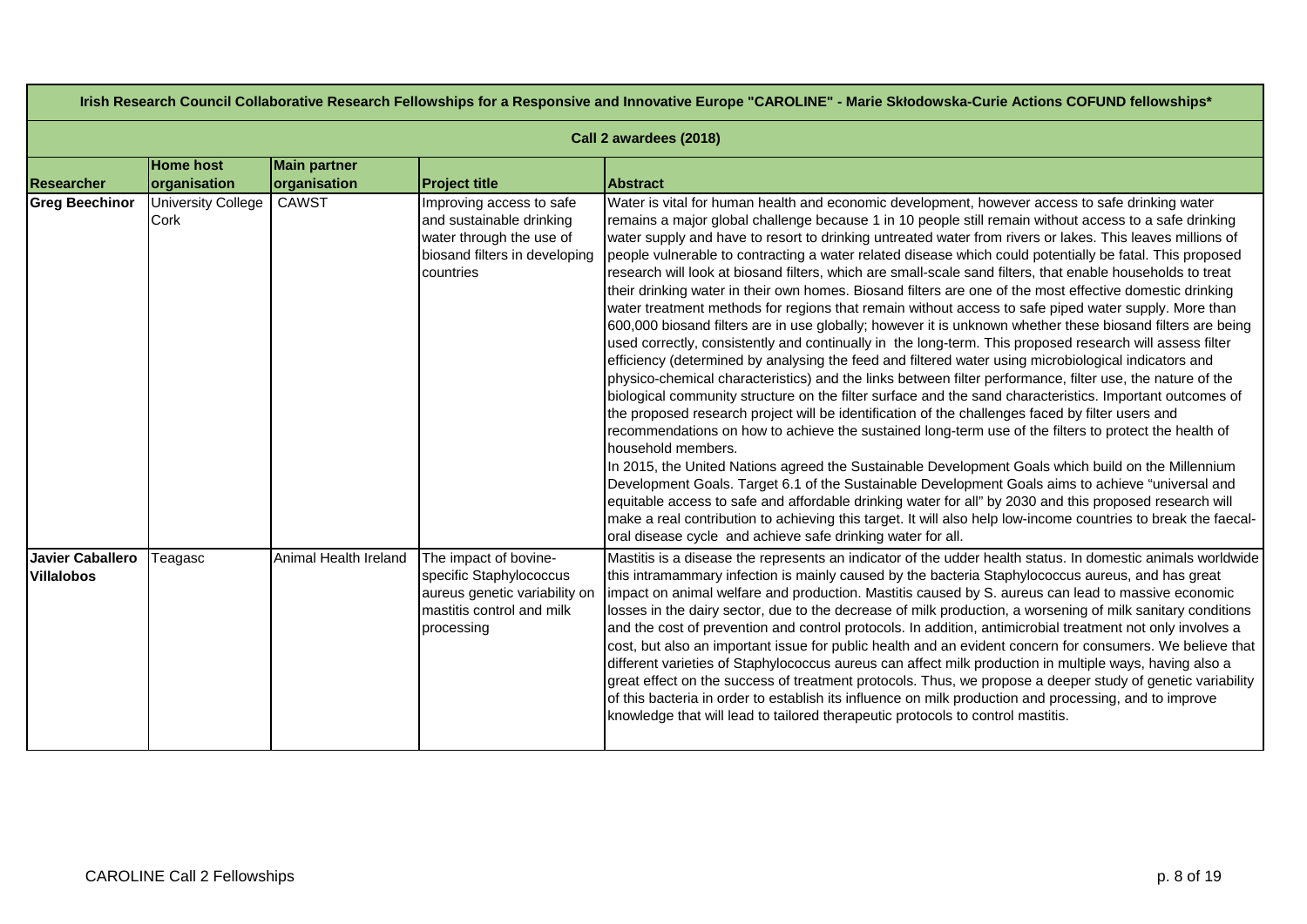| Irish Research Council Collaborative Research Fellowships for a Responsive and Innovative Europe "CAROLINE" - Marie Skłodowska-Curie Actions COFUND fellowships* |                                           |                                     |                                                                                      |                                                                                                                                                                                                                                                                                                                                                                                                                                                                                                                                                                                                                                                                                                                                                                                                                                                                                                                                                                                                                                                                                                                                                                                                                                                                                                                                                                                                                                                                                                                                                                                                                                                                                                                                                                                                                                                                                                                                                                                                                                                                                                      |  |  |  |
|------------------------------------------------------------------------------------------------------------------------------------------------------------------|-------------------------------------------|-------------------------------------|--------------------------------------------------------------------------------------|------------------------------------------------------------------------------------------------------------------------------------------------------------------------------------------------------------------------------------------------------------------------------------------------------------------------------------------------------------------------------------------------------------------------------------------------------------------------------------------------------------------------------------------------------------------------------------------------------------------------------------------------------------------------------------------------------------------------------------------------------------------------------------------------------------------------------------------------------------------------------------------------------------------------------------------------------------------------------------------------------------------------------------------------------------------------------------------------------------------------------------------------------------------------------------------------------------------------------------------------------------------------------------------------------------------------------------------------------------------------------------------------------------------------------------------------------------------------------------------------------------------------------------------------------------------------------------------------------------------------------------------------------------------------------------------------------------------------------------------------------------------------------------------------------------------------------------------------------------------------------------------------------------------------------------------------------------------------------------------------------------------------------------------------------------------------------------------------------|--|--|--|
|                                                                                                                                                                  | Call 2 awardees (2018)                    |                                     |                                                                                      |                                                                                                                                                                                                                                                                                                                                                                                                                                                                                                                                                                                                                                                                                                                                                                                                                                                                                                                                                                                                                                                                                                                                                                                                                                                                                                                                                                                                                                                                                                                                                                                                                                                                                                                                                                                                                                                                                                                                                                                                                                                                                                      |  |  |  |
| <b>Researcher</b>                                                                                                                                                | <b>Home host</b><br>organisation          | <b>Main partner</b><br>organisation | <b>Project title</b>                                                                 | <b>Abstract</b>                                                                                                                                                                                                                                                                                                                                                                                                                                                                                                                                                                                                                                                                                                                                                                                                                                                                                                                                                                                                                                                                                                                                                                                                                                                                                                                                                                                                                                                                                                                                                                                                                                                                                                                                                                                                                                                                                                                                                                                                                                                                                      |  |  |  |
| João Frias                                                                                                                                                       | Galway-Mayo<br>Institute of<br>Technology | Irish Whale and<br>Dolphin Group    | Managing for microplastics:<br>a baseline to inform policy<br>stakeholders (IMP.act) | Human-made marine litter, a novel emergent pollutant with global distribution, and has been recognised<br>as a global problem by the United Nations Environment Programme (UNEP) and by the G7 Leaders<br>Summit, for its effects on "marine and coastal life, ecosystems and potentially human health". Its<br>persistence in the marine environment is a major cause for concern and despite recent efforts to map and<br>estimate amounts; there is still a considerable lack of knowledge on its sources, distribution and effects on<br>ecological functioning.<br>This project, managing for MicroPlastics: A baseline to inform poliCy sTakeholders (IMP.act), intends to<br>use a reference coastal site as a case study, in order to develop a long term management plan, which can<br>establish a working framework for managing microplastics pollution. The research will involve a<br>ecosystem-based targeted survey in Galway Bay and environs, on the West of Ireland. Sampling will<br>focus on microplastics in several habitats including the benthos (intertidal and subtidal) and a variety of<br>marine fauna from different marine habitats. Sources of microplastics will be identified through monitoring<br>several of the major inputs from both outside and within the Bay itself including the River Corrib. Through<br>developing a model of the ecosystem, containing both the new field data and previously collected data the<br>hotspots of accumulation and distribution patterns of microplastics will be assessed.<br>The resulting model can be used as a management tool to inform both managers and policy makers of its<br>potential to not only identify high risk inputs but also to identify areas where a reduction of input can work<br>towards mitigating and minimising the impacts of microplastics in this area. This baseline data will directly<br>contribute to the 10th descriptor of the Marine Strategy Framework Directive (2008/56/CE) and to the<br>United Nations Sustainable Development Goals, particularly Goal 14: Life Below Water. |  |  |  |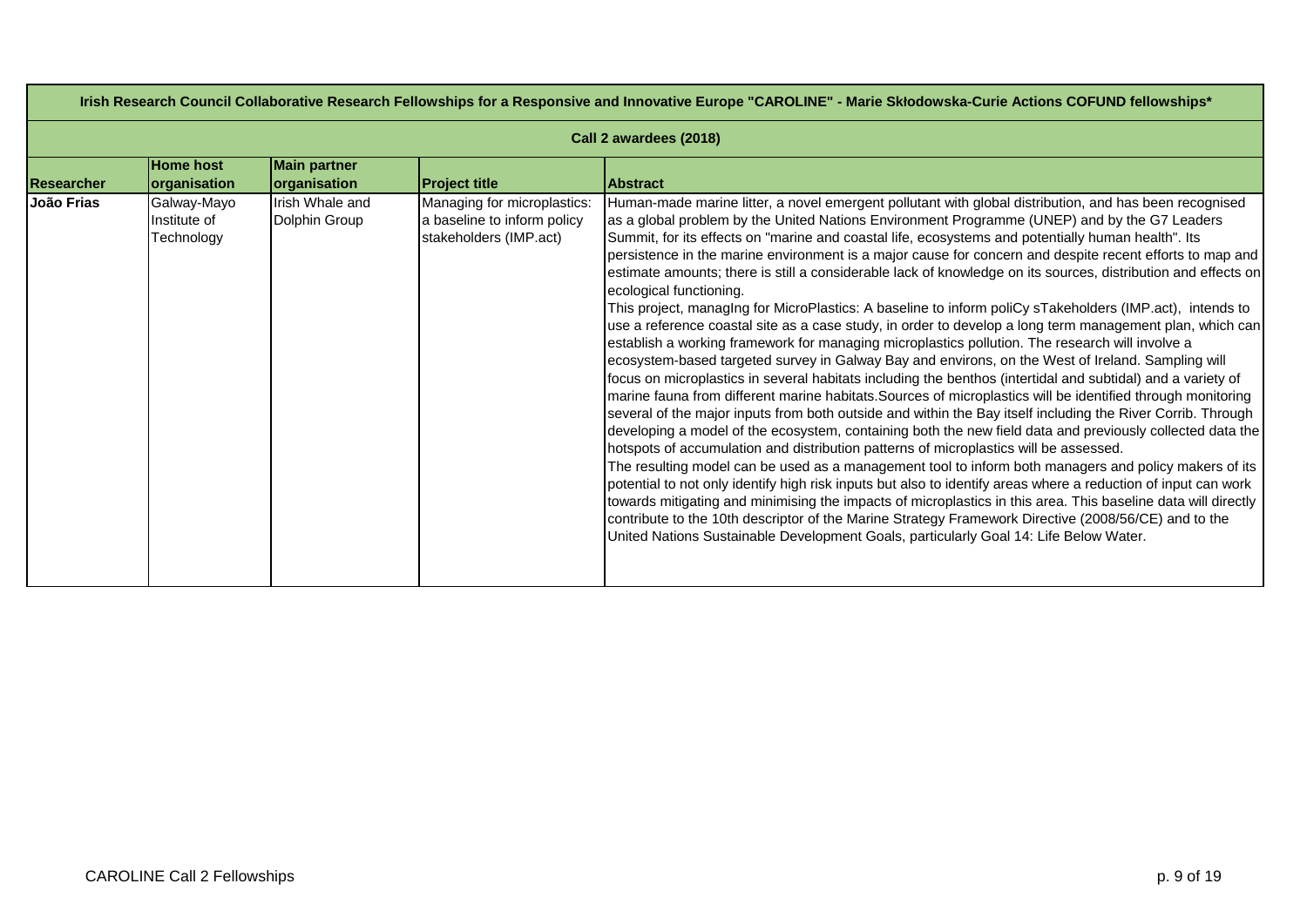| Irish Research Council Collaborative Research Fellowships for a Responsive and Innovative Europe "CAROLINE" - Marie Skłodowska-Curie Actions COFUND fellowships* |                                  |                                                  |                                                                             |                                                                                                                                                                                                                                                                                                                                                                                                                                                                                                                                                                                                                                                                                                                                                                                                                                                                                                                                                                                                                                                                                                                                                                                                                                                                                                                                                                                                                                                                                                                                                                                                                                                                                                                                                                                                                                                                                                                                                                                                                                                                                                                                                                |  |  |
|------------------------------------------------------------------------------------------------------------------------------------------------------------------|----------------------------------|--------------------------------------------------|-----------------------------------------------------------------------------|----------------------------------------------------------------------------------------------------------------------------------------------------------------------------------------------------------------------------------------------------------------------------------------------------------------------------------------------------------------------------------------------------------------------------------------------------------------------------------------------------------------------------------------------------------------------------------------------------------------------------------------------------------------------------------------------------------------------------------------------------------------------------------------------------------------------------------------------------------------------------------------------------------------------------------------------------------------------------------------------------------------------------------------------------------------------------------------------------------------------------------------------------------------------------------------------------------------------------------------------------------------------------------------------------------------------------------------------------------------------------------------------------------------------------------------------------------------------------------------------------------------------------------------------------------------------------------------------------------------------------------------------------------------------------------------------------------------------------------------------------------------------------------------------------------------------------------------------------------------------------------------------------------------------------------------------------------------------------------------------------------------------------------------------------------------------------------------------------------------------------------------------------------------|--|--|
|                                                                                                                                                                  | Call 2 awardees (2018)           |                                                  |                                                                             |                                                                                                                                                                                                                                                                                                                                                                                                                                                                                                                                                                                                                                                                                                                                                                                                                                                                                                                                                                                                                                                                                                                                                                                                                                                                                                                                                                                                                                                                                                                                                                                                                                                                                                                                                                                                                                                                                                                                                                                                                                                                                                                                                                |  |  |
| <b>Researcher</b>                                                                                                                                                | <b>Home host</b><br>organisation | <b>Main partner</b><br>organisation              | <b>Project title</b>                                                        | <b>Abstract</b>                                                                                                                                                                                                                                                                                                                                                                                                                                                                                                                                                                                                                                                                                                                                                                                                                                                                                                                                                                                                                                                                                                                                                                                                                                                                                                                                                                                                                                                                                                                                                                                                                                                                                                                                                                                                                                                                                                                                                                                                                                                                                                                                                |  |  |
| <b>John Devaney</b>                                                                                                                                              | <b>Trinity College</b><br>Dublin | Mary Robinson<br>Foundation - Climate<br>Justice | forests in semi-arid regions<br>and consequences for<br>coastal communities | Future Mangroves; effects of Mangroves are trees or shrubs that grow in coastal seawaters in tropical, sub-tropical, and semi-arid<br>climate change on mangrove areas. These mangrove forests provide multiple benefits to coastal communities, including storm<br>protection, supply of building material, and creating habitat for fish. Globally, coastal mangrove forests<br>have declined by 30-50% in the past 50 years due to widespread destruction from development, shrimp<br>farming, and over-harvesting. Climate change is further changing these forests, including causing the<br>expansion of tropical mangroves into temperate regions due to rising temperatures. Mangroves also occur<br>along semi-arid coastlines, yet we know very little about how climate change might impact their growth in<br>these regions. Increased CO2 in the atmosphere may make semi-arid mangrove forests more resilient to<br>climate change by increasing the efficiency with which they exchange water for carbon. Semi-arid<br>mangroves forests occur in regions particularly vulnerable to climate impacts, including member states of<br>the Climate Vulnerable Forum such as Senegal, Kenya, and Madagascar. Knowing how climate change<br>will affect future mangroves forests is key to ensuring successful community-led sustainable development<br>projects such as reforestation. The aim of this study is to assess the effects of elevated atmospheric CO2<br>on mangrove forests and the consequences for coastal communities in semi-arid regions. Using an<br>interdisciplinary approach involving experimental plant science and field-based community case studies,<br>the "Future Mangroves" project will encompass multiple themes of the United Nations 2030 Agenda,<br>including the Climate Action, Life on Land, Gender Equality, and No Poverty sustainable development<br>goals. Working with TCD and the Mary Robinson Foundation - Climate Justice, this project will combine<br>experimental and humanitarian approaches to ensure that future sustainable development activities are<br>underpinned by scientific evidence. |  |  |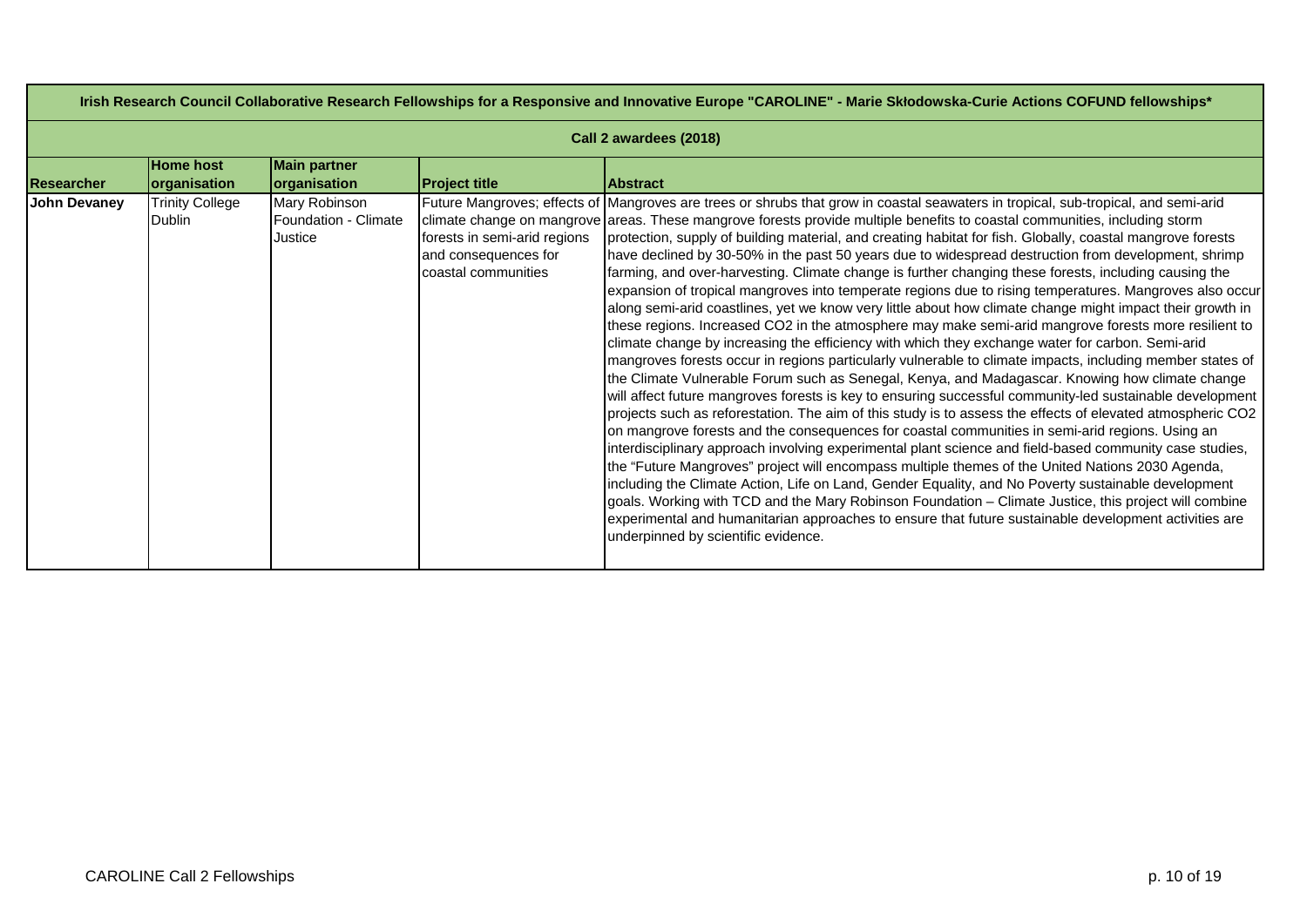| Irish Research Council Collaborative Research Fellowships for a Responsive and Innovative Europe "CAROLINE" - Marie Skłodowska-Curie Actions COFUND fellowships* |                                  |                                                                                                                |                                                       |                                                                                                                                                                                                                                                                                                                                                                                                                                                                                                                                                                                                                                                                                                                                                                                                                                                                                                                                                                                                                                                                                                                                                                                                                                                                                                                                                                                                                                                                                                                                                                                                                                                                                                                                                                                                                                                                                                                                                                                                                                                                                                                                                                                                                                                                                                       |  |  |
|------------------------------------------------------------------------------------------------------------------------------------------------------------------|----------------------------------|----------------------------------------------------------------------------------------------------------------|-------------------------------------------------------|-------------------------------------------------------------------------------------------------------------------------------------------------------------------------------------------------------------------------------------------------------------------------------------------------------------------------------------------------------------------------------------------------------------------------------------------------------------------------------------------------------------------------------------------------------------------------------------------------------------------------------------------------------------------------------------------------------------------------------------------------------------------------------------------------------------------------------------------------------------------------------------------------------------------------------------------------------------------------------------------------------------------------------------------------------------------------------------------------------------------------------------------------------------------------------------------------------------------------------------------------------------------------------------------------------------------------------------------------------------------------------------------------------------------------------------------------------------------------------------------------------------------------------------------------------------------------------------------------------------------------------------------------------------------------------------------------------------------------------------------------------------------------------------------------------------------------------------------------------------------------------------------------------------------------------------------------------------------------------------------------------------------------------------------------------------------------------------------------------------------------------------------------------------------------------------------------------------------------------------------------------------------------------------------------------|--|--|
|                                                                                                                                                                  | Call 2 awardees (2018)           |                                                                                                                |                                                       |                                                                                                                                                                                                                                                                                                                                                                                                                                                                                                                                                                                                                                                                                                                                                                                                                                                                                                                                                                                                                                                                                                                                                                                                                                                                                                                                                                                                                                                                                                                                                                                                                                                                                                                                                                                                                                                                                                                                                                                                                                                                                                                                                                                                                                                                                                       |  |  |
| <b>Researcher</b>                                                                                                                                                | <b>Home host</b><br>organisation | <b>Main partner</b><br>organisation                                                                            | <b>Project title</b>                                  | <b>Abstract</b>                                                                                                                                                                                                                                                                                                                                                                                                                                                                                                                                                                                                                                                                                                                                                                                                                                                                                                                                                                                                                                                                                                                                                                                                                                                                                                                                                                                                                                                                                                                                                                                                                                                                                                                                                                                                                                                                                                                                                                                                                                                                                                                                                                                                                                                                                       |  |  |
| <b>Keshav Parajuly</b>                                                                                                                                           | University of<br>Limerick        | <b>United Nations</b><br>University - Vice<br>Rectorate in Europe,<br>Sustainable Cycles<br>(SCYCLE) Programme | Behavioral Change for the<br>Circular Economy (BC4CE) | Circular economy (CE) is a concept that aims at slowing down the consumption rate of resources by<br>circulating them in the society for the longest time possible (e.g. by reuse and recycling). CE is considered<br>essential to address challenges in sustainable supply of resources for growing demands of electrical and<br>electronic products (e-products) and in managing the resulting end-of-life (EoL) e-products (known as e-<br>waste). E-waste is not only the fastest-growing solid waste stream globally, but also a complex mixture of<br>valuable resources and hazardous substances that demands careful handling. Despite available<br>technologies, infrastructure, and policies, the performance of existing e-waste management systems is<br>not satisfactory, and far from being circular.<br>CE is an integrated system of stakeholders including manufacturers, users, and waste managers. While<br>many stakeholders are driven by monetary rewards or legislative requirements, certain transactions solely<br>rely on users' behavior (e.g. repairing instead of replacing, recycling instead of storing or wrongly<br>discarding). Such behaviors have considerable impact on the performance of EoL collection and<br>recycling. Although the techno-economic aspects of EoL management have advanced, social and<br>behavioral dimensions that define the success of a circular system remain to be understood.<br>In this context, the proposed research will investigate the rationale behind users' actions and the<br>significance of user behaviors in product lifecycle and e-waste management and explore possibilities of<br>matching and influencing user behaviors through interventions. This will be undertaken by interpreting<br>user actions through the prism of behavioral science to design behavioral 'nudges'. Such insights can<br>help businesses in designing products and services to achieve optimal economic and environmental<br>performance. EoL managers (e-waste collectors and recyclers) can benefit from utilizing this knowledge in<br>adopting strategies to match user behaviors. The research outcomes will also support authorities in<br>implementing behaviorally informed policies in order to achieve the desired results. |  |  |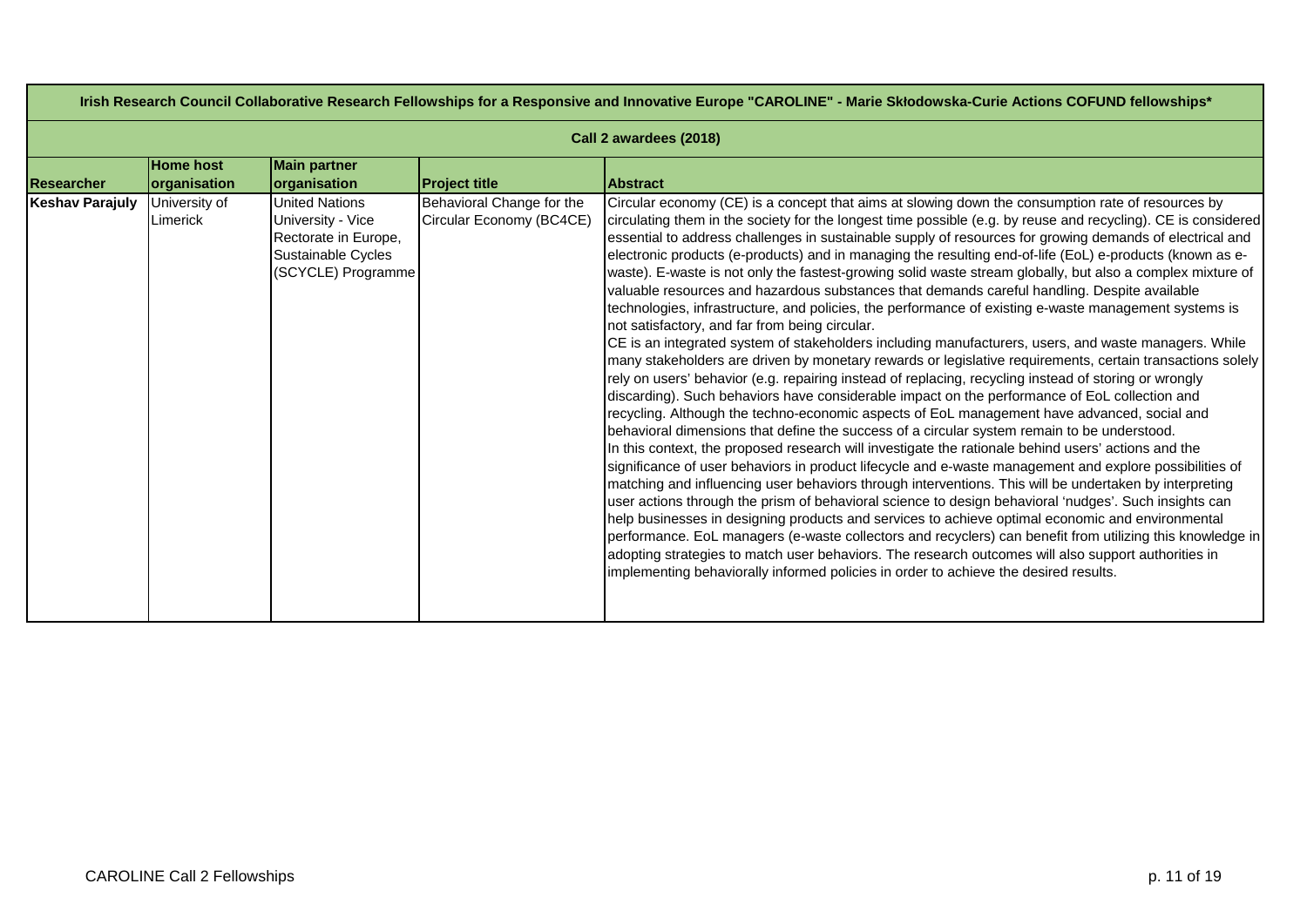|                      | Irish Research Council Collaborative Research Fellowships for a Responsive and Innovative Europe "CAROLINE" - Marie Skłodowska-Curie Actions COFUND fellowships* |                                                         |                                                                                                                                                                 |                                                                                                                                                                                                                                                                                                                                                                                                                                                                                                                                                                                                                                                                                                                                                                                                                                                                                                                                                                                                                                                                                                                                                                                                                                                                                                                                                                                                                                                                                                                                                                                                                                                                                                                                                                                                                                                                                                                                                                                     |  |  |
|----------------------|------------------------------------------------------------------------------------------------------------------------------------------------------------------|---------------------------------------------------------|-----------------------------------------------------------------------------------------------------------------------------------------------------------------|-------------------------------------------------------------------------------------------------------------------------------------------------------------------------------------------------------------------------------------------------------------------------------------------------------------------------------------------------------------------------------------------------------------------------------------------------------------------------------------------------------------------------------------------------------------------------------------------------------------------------------------------------------------------------------------------------------------------------------------------------------------------------------------------------------------------------------------------------------------------------------------------------------------------------------------------------------------------------------------------------------------------------------------------------------------------------------------------------------------------------------------------------------------------------------------------------------------------------------------------------------------------------------------------------------------------------------------------------------------------------------------------------------------------------------------------------------------------------------------------------------------------------------------------------------------------------------------------------------------------------------------------------------------------------------------------------------------------------------------------------------------------------------------------------------------------------------------------------------------------------------------------------------------------------------------------------------------------------------------|--|--|
|                      | Call 2 awardees (2018)                                                                                                                                           |                                                         |                                                                                                                                                                 |                                                                                                                                                                                                                                                                                                                                                                                                                                                                                                                                                                                                                                                                                                                                                                                                                                                                                                                                                                                                                                                                                                                                                                                                                                                                                                                                                                                                                                                                                                                                                                                                                                                                                                                                                                                                                                                                                                                                                                                     |  |  |
| <b>Researcher</b>    | <b>Home host</b><br>organisation                                                                                                                                 | <b>Main partner</b><br>organisation                     | <b>Project title</b>                                                                                                                                            | <b>Abstract</b>                                                                                                                                                                                                                                                                                                                                                                                                                                                                                                                                                                                                                                                                                                                                                                                                                                                                                                                                                                                                                                                                                                                                                                                                                                                                                                                                                                                                                                                                                                                                                                                                                                                                                                                                                                                                                                                                                                                                                                     |  |  |
| <b>Mairead Foody</b> | <b>Dublin City</b><br><b>University</b>                                                                                                                          | Friends International                                   | SEXED: Investigating online<br>Center against Bullying SEXual harassment and<br>Exploitation in relation to the<br><b>UN Sustainable</b><br>Developmental goals | The United Nations Sustainable Development Goals (SDG) relate specifically to the reduction in violence<br>against, and exploitation of, children and teenagers (SDG.16.2). Dangers in digital and online<br>environments fall within this remit and as such, this project is particularly concerned with the prevalence<br>and impact of online sexual harassment and exploitation of teenagers. While previous research in the<br>area of cyberbullying (or online harassment) has highlighted important issues for prevention (e.g., the<br>need for friendships and strong social networks), there is little evidence available on the specific risk<br>factors of online sexual harassment or exploitation. Such negative experiences are far reaching and some<br>examples of what they entail include unwillingly receiving images of a sexual nature or having personal<br>images shared online without one's consent. Research is also limited on the role of gender in these<br>experiences and in the effect they can have on a victim's mental health. As such, the current project aims<br>to conduct a large-scale cross-sectional study of the prevalence of online sexual harassment and<br>exploitation in teenagers in Sweden and Ireland, with particular attention to gender and psychological<br>outcome. This data will be collected with the help of a Swedish NGO called Friends International Center<br>Against Bullying (FICAB). Findings will be used to inform policy solutions and recommendations with<br>support from the United Nations specialized agency for information and communications tecnologies<br>(ITU). The current work plan and research objectives falls under the umbrella of the Sustainable<br>Development Goals outlined in the United Nations Agenda 2030. Academics and NGOs working with<br>victims of sexual harassment and exploitation will benefit significantly from the results and<br>reccommendations of this project |  |  |
| Nan Yu               | <b>University College</b><br><b>Dublin</b>                                                                                                                       | CERN - European<br>Organization for<br>Nuclear Research | Ultra-precision machining<br>and measurement for<br>freeform Intraocular Lenses                                                                                 | Freeform Intraocular Lens (IOL) manufacture will be the next generation of eye replacement lens<br>technology that will significantly improving vision by fully correcting spherical aberration. This study<br>focuses on the fundamental research of the IOL manufacturing processes and measurement<br>technologies. An ultra-precision machining method will be investigated to realise the complex customised<br>surfaces. This work will be mainly carried out in the applicant's host organization, University College<br>Dublin (UCD). The novel measurement method combining an interferometer and tactile probes will be<br>developed at CERN, the main partner organisation. Finally, an optimised process chain, including a novel<br>measurement technology, will be created. The accuracy of the surface shape and roughness will be on<br>the nanometre scale - as small as a few atoms. Achieving these proposed research goals will allow the<br>rapid growth of the premium IOLs market, which will be worth US \$4.7 billion by 2020 and will result in<br>the improved quality of vision for all people.                                                                                                                                                                                                                                                                                                                                                                                                                                                                                                                                                                                                                                                                                                                                                                                                                                                         |  |  |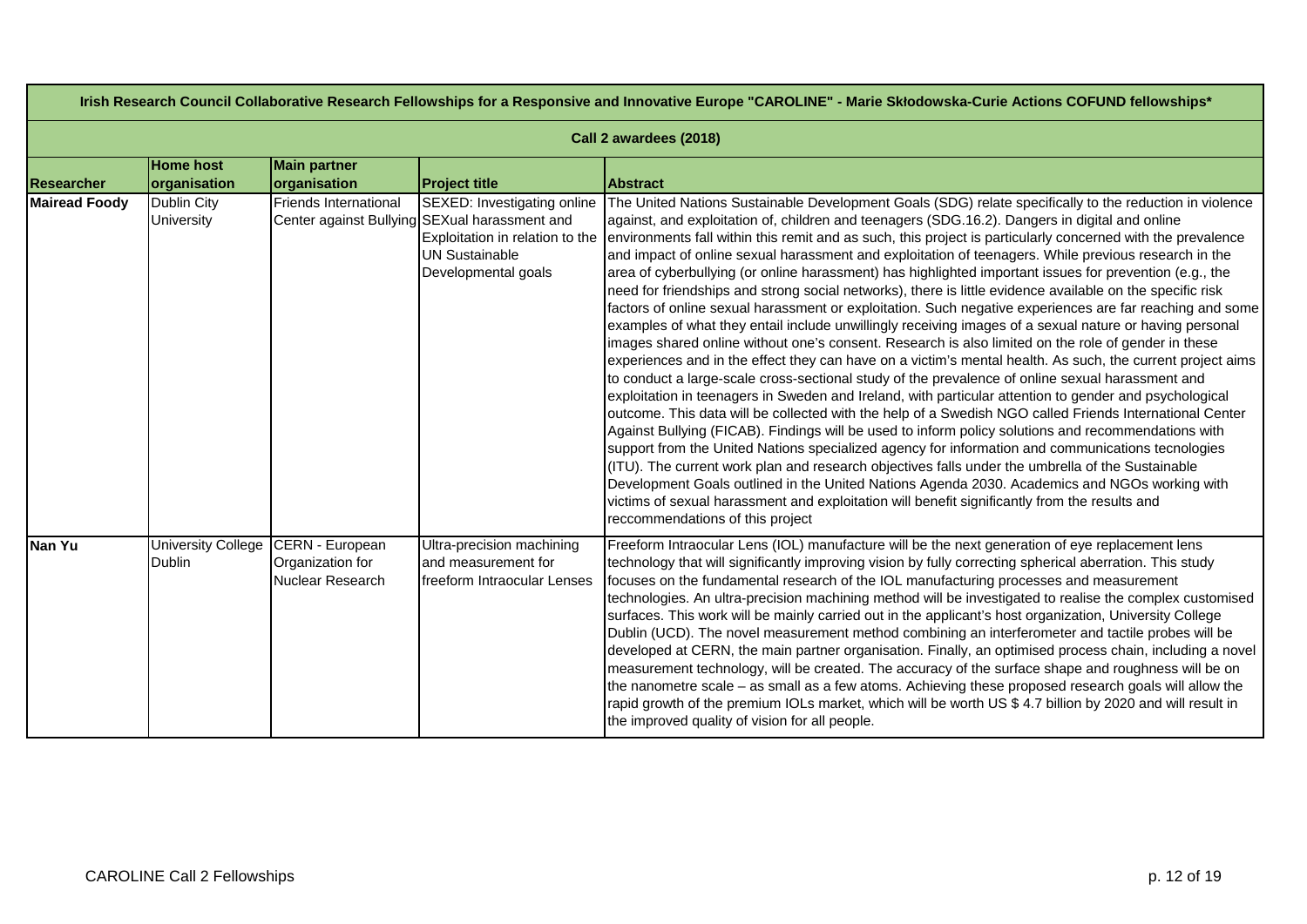| Irish Research Council Collaborative Research Fellowships for a Responsive and Innovative Europe "CAROLINE" - Marie Skłodowska-Curie Actions COFUND fellowships* |                    |                           |                              |                                                                                                                                         |  |
|------------------------------------------------------------------------------------------------------------------------------------------------------------------|--------------------|---------------------------|------------------------------|-----------------------------------------------------------------------------------------------------------------------------------------|--|
| Call 2 awardees (2018)                                                                                                                                           |                    |                           |                              |                                                                                                                                         |  |
|                                                                                                                                                                  | <b>Home host</b>   | <b>Main partner</b>       |                              |                                                                                                                                         |  |
| Researcher                                                                                                                                                       | organisation       | organisation              | <b>Project title</b>         | <b>Abstract</b>                                                                                                                         |  |
| <b>Nicholas</b>                                                                                                                                                  | University College | International             | Linking natural hazard       | Africa faces natural hazard risks due to vulnerabilities like unplanned urbanisation, climate change,                                   |  |
| Wasonga Orago                                                                                                                                                    | Cork               | Federation of Red         | vulnerabilities and poor     | conflicts, livelihood insecurities and poverty. Efforts have been made at the global level to create legal                              |  |
|                                                                                                                                                                  |                    | Cross and Red             | sustainable development      | frameworks to respond to these hazards. The Sendai Framework for DRR 2015-2030 channels global                                          |  |
|                                                                                                                                                                  |                    | <b>Crescent Societies</b> | outcomes: A comprehensive    | commitments to building natural hazard resilience for sustainable development. At the regional level, the                               |  |
|                                                                                                                                                                  |                    |                           | analysis of disaster risk    | African Union adopted the African Regional Strategy for DRR (2004) and Program of Action 2006-2015. It                                  |  |
|                                                                                                                                                                  |                    |                           | reduction legal frameworks   | further adopted a Program of Action in November 2016 to implement the Sendai Framework, but without                                     |  |
|                                                                                                                                                                  |                    |                           | and practices in Africa and  | undertaking a baseline study to determine the current natural hazard risks and vulnerabilities in Africa or                             |  |
|                                                                                                                                                                  |                    |                           | their impact on the          | reviewing the 2004 Regional DRR Strategy to ensure that it effectively responds to these risks and                                      |  |
|                                                                                                                                                                  |                    |                           |                              | realisation of the sustainable vulnerabilities. At the national level, African countries have failed to adequately build natural hazard |  |
|                                                                                                                                                                  |                    |                           | development Goals in Africa. | resilience and disaster preparedness due to ongoing failures to enact and implement effective DRR                                       |  |
|                                                                                                                                                                  |                    |                           |                              | frameworks. This has exposed the African people to unmitigated adverse impacts of natural hazards and                                   |  |
|                                                                                                                                                                  |                    |                           |                              | constrained sustainable human development.                                                                                              |  |
|                                                                                                                                                                  |                    |                           |                              | The researcher will undertake a comprehensive analysis of the nature and characteristics of natural                                     |  |
|                                                                                                                                                                  |                    |                           |                              | hazard risks and vulnerabilities facing Africa; the DRR frameworks that have been put in place to enhance                               |  |
|                                                                                                                                                                  |                    |                           |                              | disaster resilience at the national (a detailed analysis of four case study countries: South Africa, Kenya,                             |  |
|                                                                                                                                                                  |                    |                           |                              | Sierra Leone and Mauritius) and regional levels; the effectiveness of these DRR measures in ensuring the                                |  |
|                                                                                                                                                                  |                    |                           |                              | realisation of sustainable development in Africa as per the SDGs; and the recommendations for effective                                 |  |
|                                                                                                                                                                  |                    |                           |                              | DRR frameworks to achieve sustainable development. The researcher will achieve this in conjunction with                                 |  |
|                                                                                                                                                                  |                    |                           |                              | UCC-CCJHR, IFRC and the National Red Cross/Crescent Societies by working in collaboration with the                                      |  |
|                                                                                                                                                                  |                    |                           |                              | relevant institutions within the African Union, especially the African Union Commission, the NEPAD                                      |  |
|                                                                                                                                                                  |                    |                           |                              | Secretariat and the African Commission on Human and Peoples' Rights.                                                                    |  |
|                                                                                                                                                                  |                    |                           |                              |                                                                                                                                         |  |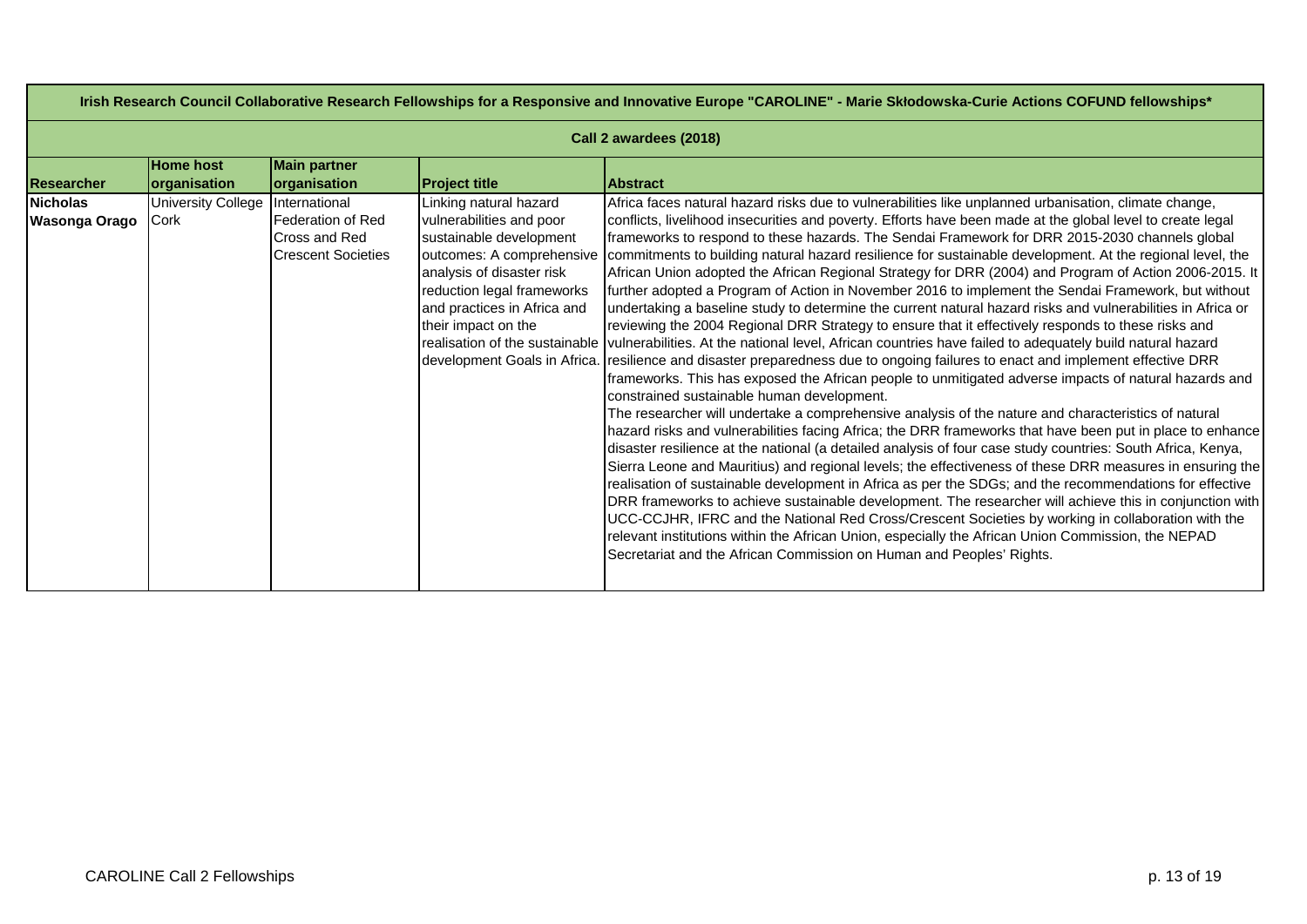| Irish Research Council Collaborative Research Fellowships for a Responsive and Innovative Europe "CAROLINE" - Marie Skłodowska-Curie Actions COFUND fellowships* |                               |                                                  |                                                                                                                                                                                                       |                                                                                                                                                                                                                                                                                                                                                                                                                                                                                                                                                                                                                                                                                                                                                                                                                                                                                                                                                                                                                                                                                                                                                                                                                                                                                                                                                                                                                                                                                                                                                                                                                                                                                                                                                                                                                                                                                                                                                                                                                                                                                                         |  |
|------------------------------------------------------------------------------------------------------------------------------------------------------------------|-------------------------------|--------------------------------------------------|-------------------------------------------------------------------------------------------------------------------------------------------------------------------------------------------------------|---------------------------------------------------------------------------------------------------------------------------------------------------------------------------------------------------------------------------------------------------------------------------------------------------------------------------------------------------------------------------------------------------------------------------------------------------------------------------------------------------------------------------------------------------------------------------------------------------------------------------------------------------------------------------------------------------------------------------------------------------------------------------------------------------------------------------------------------------------------------------------------------------------------------------------------------------------------------------------------------------------------------------------------------------------------------------------------------------------------------------------------------------------------------------------------------------------------------------------------------------------------------------------------------------------------------------------------------------------------------------------------------------------------------------------------------------------------------------------------------------------------------------------------------------------------------------------------------------------------------------------------------------------------------------------------------------------------------------------------------------------------------------------------------------------------------------------------------------------------------------------------------------------------------------------------------------------------------------------------------------------------------------------------------------------------------------------------------------------|--|
| Call 2 awardees (2018)                                                                                                                                           |                               |                                                  |                                                                                                                                                                                                       |                                                                                                                                                                                                                                                                                                                                                                                                                                                                                                                                                                                                                                                                                                                                                                                                                                                                                                                                                                                                                                                                                                                                                                                                                                                                                                                                                                                                                                                                                                                                                                                                                                                                                                                                                                                                                                                                                                                                                                                                                                                                                                         |  |
|                                                                                                                                                                  | <b>Home host</b>              | <b>Main partner</b>                              |                                                                                                                                                                                                       |                                                                                                                                                                                                                                                                                                                                                                                                                                                                                                                                                                                                                                                                                                                                                                                                                                                                                                                                                                                                                                                                                                                                                                                                                                                                                                                                                                                                                                                                                                                                                                                                                                                                                                                                                                                                                                                                                                                                                                                                                                                                                                         |  |
| Researcher                                                                                                                                                       | organisation                  | organisation                                     | <b>Project title</b>                                                                                                                                                                                  | <b>Abstract</b>                                                                                                                                                                                                                                                                                                                                                                                                                                                                                                                                                                                                                                                                                                                                                                                                                                                                                                                                                                                                                                                                                                                                                                                                                                                                                                                                                                                                                                                                                                                                                                                                                                                                                                                                                                                                                                                                                                                                                                                                                                                                                         |  |
| <b>Robert Hamm</b>                                                                                                                                               | Maynooth<br><b>University</b> | Berliner Institut für<br>kritische Theorie e. V. | the Historical Adaptations<br>and Adjustments,<br>Derivations and<br>Developments in Memory-<br>Work as Method and<br>Methodology and its<br>Potential as a Method in<br>Lifelong Learning Processes. | Memory-Work. Researching Memory-Work (MW) is a method for research in social sciences and a method of lifelong learning. It<br>involves a group of participants researching/reflecting on a topic of shared interest. Central to MW is the<br>critical and analytical engagement with short self-generated texts.<br>MW was developed by feminist researchers in a context shaped specifically by the goal of gender<br>equality. From the outset it was intended to be a method with a consciously open form. Over three<br>decades the method was successfully used in academic research in a large variety of fields, thereby<br>undergoing significant adaptations and adjustments.<br>However, as a method in lifelong learning environments it is not used as much.<br>The aim of the proposed study is to make MW more accessible to non-academic lifelong learning<br>environments, and ensure inclusive and equitable quality education and promote lifelong learning<br>opportunities for all.<br>For this purpose I will scrutinise the various applications of MW. This will be done in dialogue with some of<br>the founders and leading practitioners of MW. A strong focus will also be on the learning experiences of<br>participants in MW-groups. Selected adaptations of the method will be practically applied and the learning<br>experiences of participants documented and evaluated.<br>An important aspect of the research is the organisation of expansive knowledge exchange on MW across<br>geographical and disciplinary boundaries. An international symposium on MW, and interdisciplinary<br>workshops on MW in cooperation with Maynooth University, the Berlin Institute of Critical Theory, and<br>Manchester University will provide the fora for such exchange.<br>Making a method for transformative and emancipatory lifelong learning more accessible to the non-<br>academic sector will contribute directly to goal 4 of the UN Agenda 2030, and due to the conceptual basis<br>of MW as a method indebted to tackling gender bias indirectly also to goal 5. |  |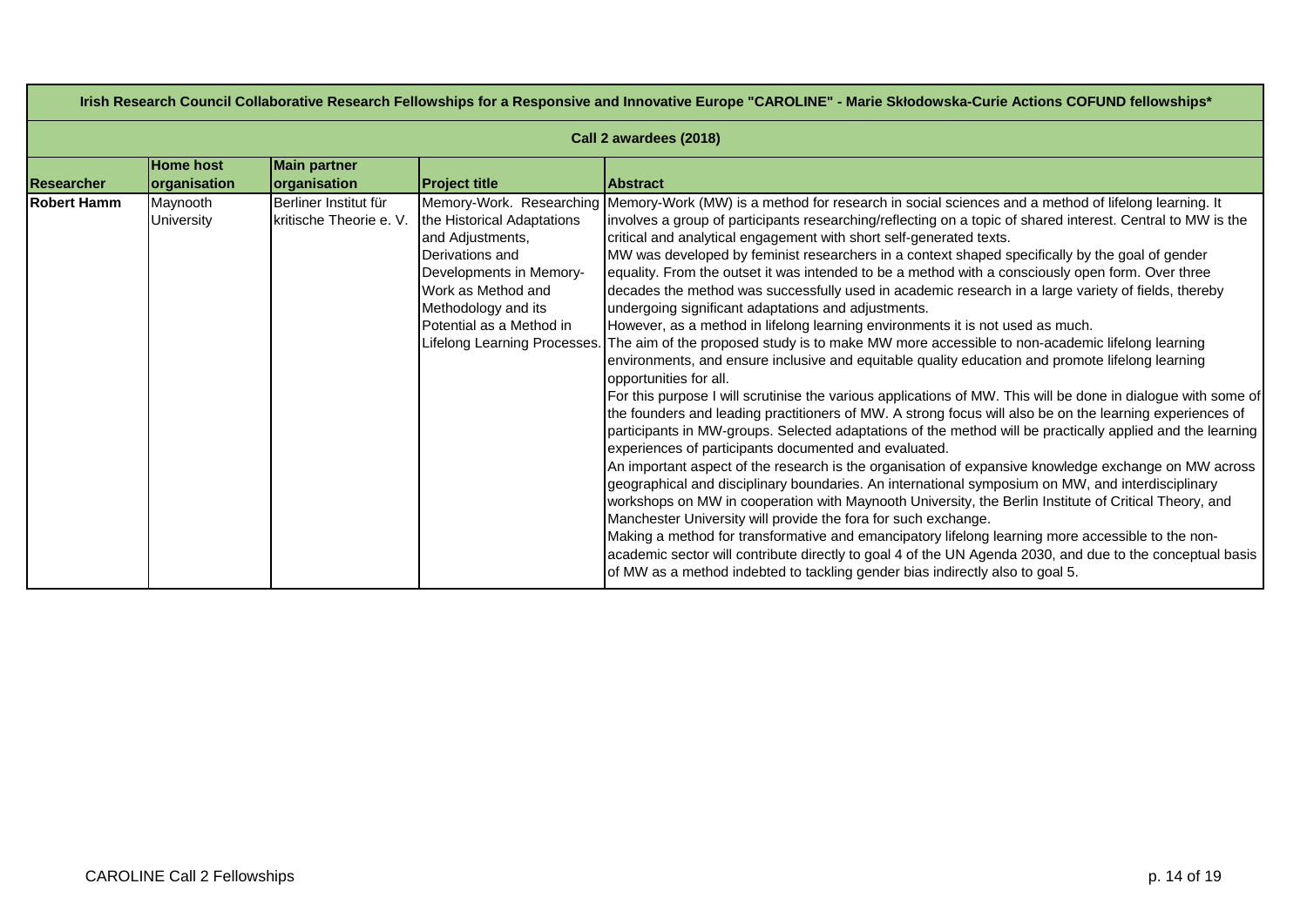| Irish Research Council Collaborative Research Fellowships for a Responsive and Innovative Europe "CAROLINE" - Marie Skłodowska-Curie Actions COFUND fellowships* |                                           |                                                                                       |                                                                                                             |                                                                                                                                                                                                                                                                                                                                                                                                                                                                                                                                                                                                                                                                                                                                                                                                                                                                                                                                                                                                                                                                                                                                                                                                                                                                                                                                                                                                                                                                                                                                                                                                                                                                                                                                                                                                                                                                                                                                                                                                                                                                                                                                                                    |  |
|------------------------------------------------------------------------------------------------------------------------------------------------------------------|-------------------------------------------|---------------------------------------------------------------------------------------|-------------------------------------------------------------------------------------------------------------|--------------------------------------------------------------------------------------------------------------------------------------------------------------------------------------------------------------------------------------------------------------------------------------------------------------------------------------------------------------------------------------------------------------------------------------------------------------------------------------------------------------------------------------------------------------------------------------------------------------------------------------------------------------------------------------------------------------------------------------------------------------------------------------------------------------------------------------------------------------------------------------------------------------------------------------------------------------------------------------------------------------------------------------------------------------------------------------------------------------------------------------------------------------------------------------------------------------------------------------------------------------------------------------------------------------------------------------------------------------------------------------------------------------------------------------------------------------------------------------------------------------------------------------------------------------------------------------------------------------------------------------------------------------------------------------------------------------------------------------------------------------------------------------------------------------------------------------------------------------------------------------------------------------------------------------------------------------------------------------------------------------------------------------------------------------------------------------------------------------------------------------------------------------------|--|
| Call 2 awardees (2018)                                                                                                                                           |                                           |                                                                                       |                                                                                                             |                                                                                                                                                                                                                                                                                                                                                                                                                                                                                                                                                                                                                                                                                                                                                                                                                                                                                                                                                                                                                                                                                                                                                                                                                                                                                                                                                                                                                                                                                                                                                                                                                                                                                                                                                                                                                                                                                                                                                                                                                                                                                                                                                                    |  |
| Researcher                                                                                                                                                       | <b>Home host</b>                          | <b>Main partner</b>                                                                   |                                                                                                             | <b>Abstract</b>                                                                                                                                                                                                                                                                                                                                                                                                                                                                                                                                                                                                                                                                                                                                                                                                                                                                                                                                                                                                                                                                                                                                                                                                                                                                                                                                                                                                                                                                                                                                                                                                                                                                                                                                                                                                                                                                                                                                                                                                                                                                                                                                                    |  |
| Ruari-Santiago<br><b>McBride</b>                                                                                                                                 | organisation<br>University of<br>Limerick | organisation<br>Transgender Equality<br>Network Ireland (TENI) for Quality Education: | <b>Project title</b><br>Achieving Equality for<br><b>Transgender and Gender</b><br>Diverse Youth in Schools | Researching and Advocating Transgender or gender-diverse (TGD) youth (15-24) do not identify with the sex they were assigned at<br>birth. Estimates suggest that there are 12,485–29,964 assigned females and 5,304–15,912 assigned<br>males who identify as TGD among Irish youth. This group is diverse yet commonly experiences exclusion<br>and marginalisation in school settings. Such experiences confirm that the UN 2030 Sustainable<br>Development Goal (SDGs) of Quality Education (Goal 4) is not being met.<br>To date there has been no published research into the post-primary school experiences and concerns of<br>TGD youth in the Republic of Ireland. The proposed research will attend to this gap in knowledge through<br>a qualitative research design, which will include: (a) a review of national policy, international best practice<br>and research evidence; (b) creative workshops and interviews with TGD youth; and, (c) interviews with<br>parents/guardians, teachers, and school principals/leaders. The data gathered will be interpreted using<br>gender theory and analysed with an intersectional approach, which takes into account how gender identity<br>is shaped by other biographic factors, such as age, class, income-level and religion. The data gathered<br>will be disseminated in academic journals and conferences.<br>In collaboration with Transgender Equality Network Ireland (TENI), research findings will be used to<br>develop a 'Post-Primary School Toolkit' that contributes to UN's 2030 Sustainable Development Goals of<br>Quality Education (Goal 4) and Reduced Inequalities (Goal 10). The Toolkit will achieve this by identifying:<br>(a) benchmarks for reducing the educational inequalities that TGD youth face; (b) strategies for<br>meaningfully incorporating gender identity and gender equality into post-primary school policy and<br>practice; and, (c) interventions to create stigma-free school environments and gender sensitive<br>pedagogical practices. In so doing, this research aims to advance TGD youth inclusion and equality in<br>post-primary school settings. |  |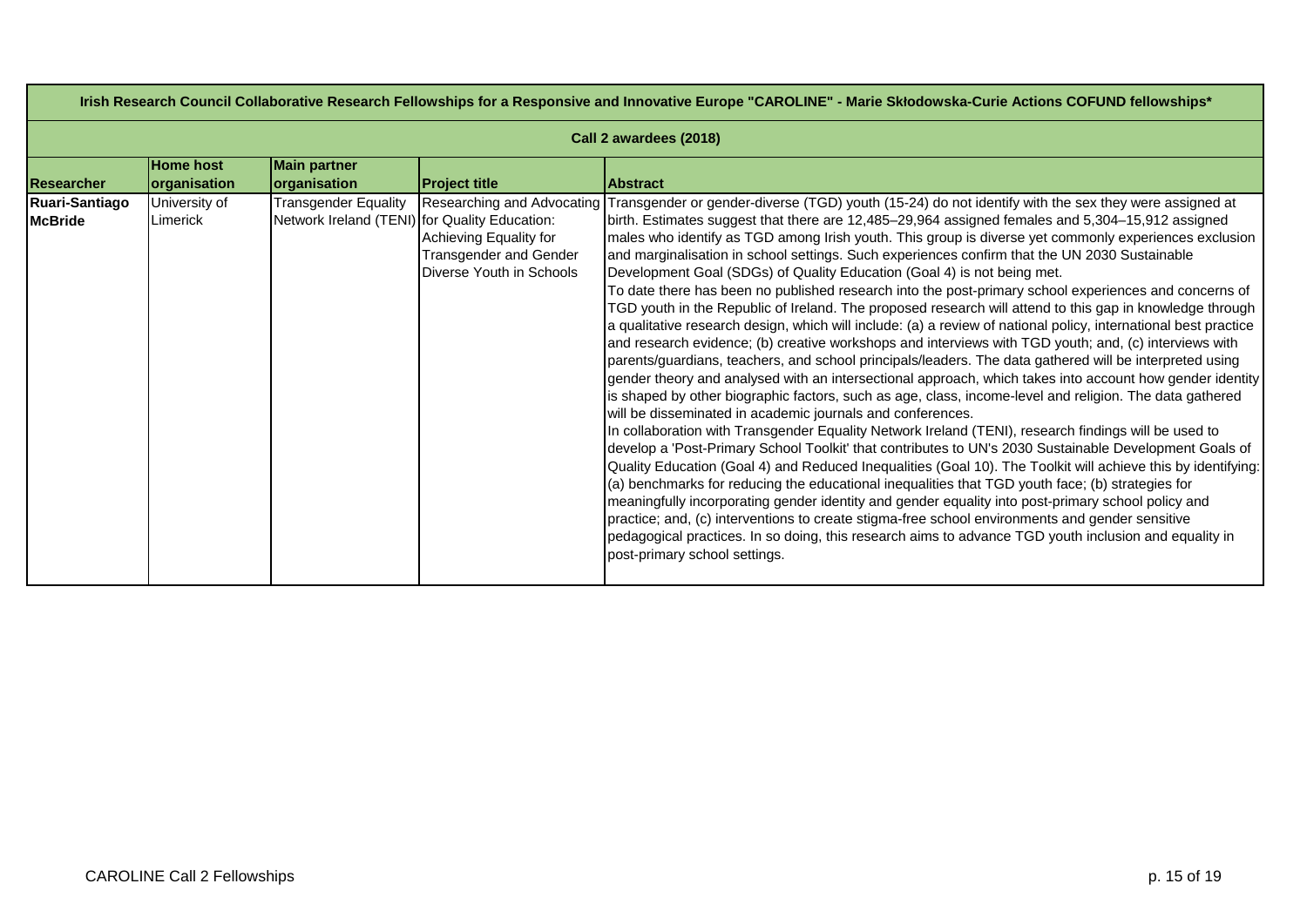| Irish Research Council Collaborative Research Fellowships for a Responsive and Innovative Europe "CAROLINE" - Marie Skłodowska-Curie Actions COFUND fellowships* |                                  |                                            |                                                                                                                                                                          |                                                                                                                                                                                                                                                                                                                                                                                                                                                                                                                                                                                                                                                                                                                                                                                                                                                                                                                                                                                                                                                                                                                                                                                                                                                                                                                                                                                                                                                                                                                                                                                                                                                                                                                                                                                                                                                                                                                                                                                                                                                                                                                                                                                                                                                                                                              |  |
|------------------------------------------------------------------------------------------------------------------------------------------------------------------|----------------------------------|--------------------------------------------|--------------------------------------------------------------------------------------------------------------------------------------------------------------------------|--------------------------------------------------------------------------------------------------------------------------------------------------------------------------------------------------------------------------------------------------------------------------------------------------------------------------------------------------------------------------------------------------------------------------------------------------------------------------------------------------------------------------------------------------------------------------------------------------------------------------------------------------------------------------------------------------------------------------------------------------------------------------------------------------------------------------------------------------------------------------------------------------------------------------------------------------------------------------------------------------------------------------------------------------------------------------------------------------------------------------------------------------------------------------------------------------------------------------------------------------------------------------------------------------------------------------------------------------------------------------------------------------------------------------------------------------------------------------------------------------------------------------------------------------------------------------------------------------------------------------------------------------------------------------------------------------------------------------------------------------------------------------------------------------------------------------------------------------------------------------------------------------------------------------------------------------------------------------------------------------------------------------------------------------------------------------------------------------------------------------------------------------------------------------------------------------------------------------------------------------------------------------------------------------------------|--|
| Call 2 awardees (2018)                                                                                                                                           |                                  |                                            |                                                                                                                                                                          |                                                                                                                                                                                                                                                                                                                                                                                                                                                                                                                                                                                                                                                                                                                                                                                                                                                                                                                                                                                                                                                                                                                                                                                                                                                                                                                                                                                                                                                                                                                                                                                                                                                                                                                                                                                                                                                                                                                                                                                                                                                                                                                                                                                                                                                                                                              |  |
| <b>Researcher</b>                                                                                                                                                | <b>Home host</b><br>organisation | <b>Main partner</b><br>organisation        | <b>Project title</b>                                                                                                                                                     | <b>Abstract</b>                                                                                                                                                                                                                                                                                                                                                                                                                                                                                                                                                                                                                                                                                                                                                                                                                                                                                                                                                                                                                                                                                                                                                                                                                                                                                                                                                                                                                                                                                                                                                                                                                                                                                                                                                                                                                                                                                                                                                                                                                                                                                                                                                                                                                                                                                              |  |
| Sarah Jay                                                                                                                                                        | University of<br>Limerick        | International<br>Education<br>Associations | A novel Social Identity<br>Federation of Workers' Approach to promoting<br>beaceful and inclusive<br>societies for sustainable<br>development, equality and<br>education | Political disillusionment and disengagement are among the biggest threats to achieving the United<br>Nations Agenda, to 'promote peaceful and inclusive societies' sustainable development goal sixteen,<br>reduced inequality', goal ten and 'quality education' goal four. This research speaks to this need to<br>promote empowered citizenship, to protect the rights of the most vulnerable. The research straddles<br>politics, psychology and education, and takes a novel social identity approach to evaluate the<br>effectiveness of two interventions that aim to promote empowered citizenship among participants, through<br>group participation. A wealth of evidence shows how group interventions can promote a real source of<br>collective identity, belonging, agency and solidarity and these resources can have powerful, 'social cure'<br>effects for positive health outcomes. This research is innovative and ground breaking because it explores<br>the identity processes that are potentially important in effecting empowered citizenship, arising from a<br>group intervention.<br>The 'Be Heard' #Youth Engage network projects supported young people to develop a series of<br>workshops aiming to promote empowered citizenship among young people, in two pilot groups in Limerick<br>and Cape Town, in Spring 2017. This initiative will now roll out in Limerick, Cape Town and Boston using<br>shared centralized, co-created, workshop resources and activities. The second empowerment intervention<br>is the collective approach to solidarity education among members of the Indian Academy of Self-<br>Employed Women (IASEW) in Ahmedabad, India. The research will be progressed in three interrelated<br>work-packages using both qualitative and quantitative designs. Work-package 1 uses focus groups to<br>explore if collective identities develop, and have any relation to empowerment. Work-package 2 employs<br>observation and ethnography to explore intervention experiences. Work-package 3 uses a longitudinal<br>online questionnaire with waitlist and non-participant control group to assess the effectiveness and<br>process of the Be Heard workshops. The findings will add to our fundamental understandings of<br>empowered citizenship. |  |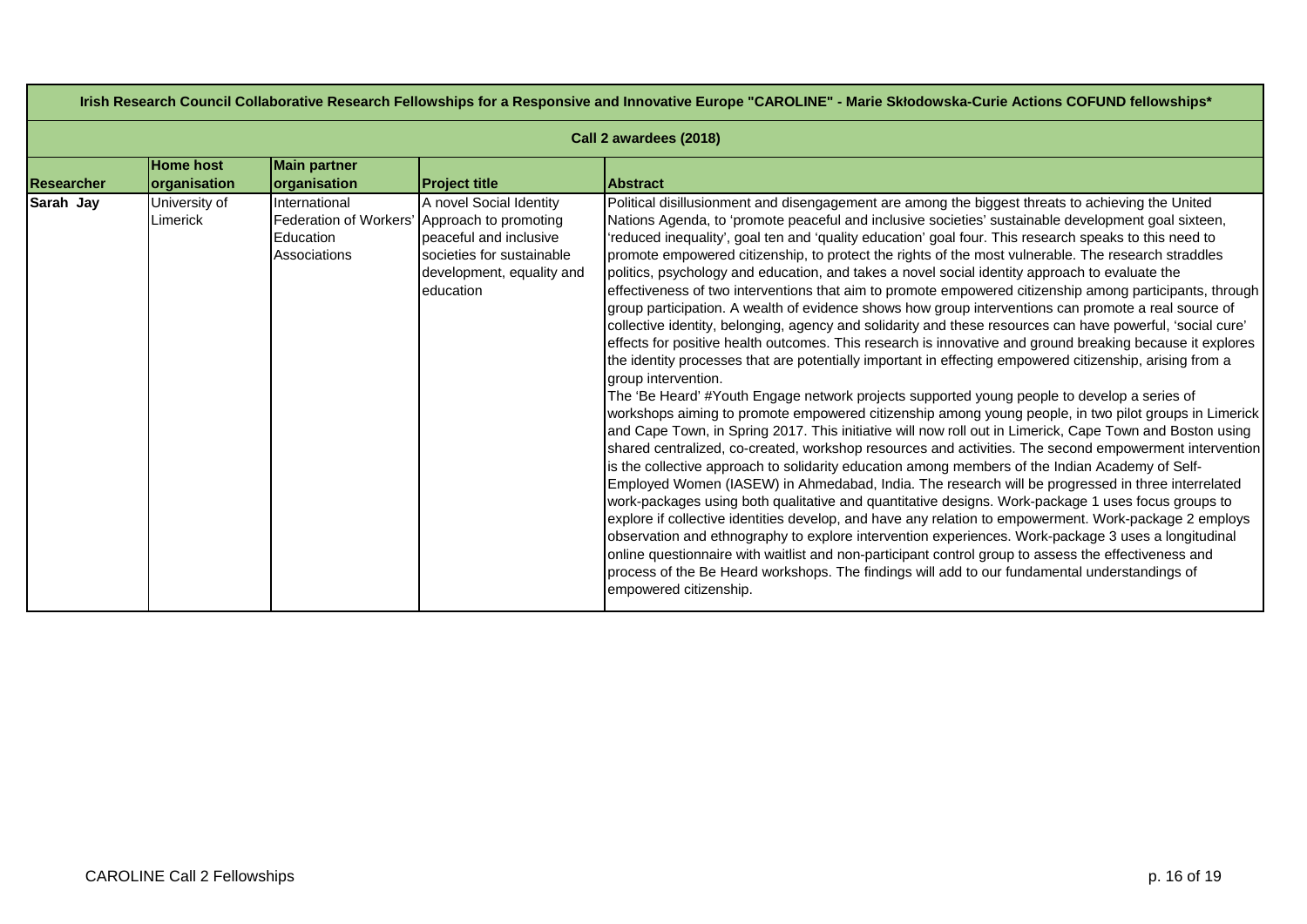| Irish Research Council Collaborative Research Fellowships for a Responsive and Innovative Europe "CAROLINE" - Marie Skłodowska-Curie Actions COFUND fellowships* |                                  |                                     |                                                                                                                                       |                                                                                                                                                                                                                                                                                                                                                                                                                                                                                                                                                                                                                                                                                                                                                                                                                                                                                                                                                                                                                                                                                                                                                                                                                                                                                                                                                                                                                                                                                                                                                                                                                                                                                                                                                                                                                                                                                                                                                                                                                                                                                                                |  |
|------------------------------------------------------------------------------------------------------------------------------------------------------------------|----------------------------------|-------------------------------------|---------------------------------------------------------------------------------------------------------------------------------------|----------------------------------------------------------------------------------------------------------------------------------------------------------------------------------------------------------------------------------------------------------------------------------------------------------------------------------------------------------------------------------------------------------------------------------------------------------------------------------------------------------------------------------------------------------------------------------------------------------------------------------------------------------------------------------------------------------------------------------------------------------------------------------------------------------------------------------------------------------------------------------------------------------------------------------------------------------------------------------------------------------------------------------------------------------------------------------------------------------------------------------------------------------------------------------------------------------------------------------------------------------------------------------------------------------------------------------------------------------------------------------------------------------------------------------------------------------------------------------------------------------------------------------------------------------------------------------------------------------------------------------------------------------------------------------------------------------------------------------------------------------------------------------------------------------------------------------------------------------------------------------------------------------------------------------------------------------------------------------------------------------------------------------------------------------------------------------------------------------------|--|
| Call 2 awardees (2018)                                                                                                                                           |                                  |                                     |                                                                                                                                       |                                                                                                                                                                                                                                                                                                                                                                                                                                                                                                                                                                                                                                                                                                                                                                                                                                                                                                                                                                                                                                                                                                                                                                                                                                                                                                                                                                                                                                                                                                                                                                                                                                                                                                                                                                                                                                                                                                                                                                                                                                                                                                                |  |
| Researcher                                                                                                                                                       | <b>Home host</b><br>organisation | <b>Main partner</b><br>organisation | <b>Project title</b>                                                                                                                  | <b>Abstract</b>                                                                                                                                                                                                                                                                                                                                                                                                                                                                                                                                                                                                                                                                                                                                                                                                                                                                                                                                                                                                                                                                                                                                                                                                                                                                                                                                                                                                                                                                                                                                                                                                                                                                                                                                                                                                                                                                                                                                                                                                                                                                                                |  |
| <b>Sarah Culhane</b>                                                                                                                                             | Maynooth<br>University           | Age Action Ireland<br><b>CLG</b>    | Irish Cinema Audiences<br>(1950-1960): Engaging older<br>audiences and sustaining<br>Ireland's cultural heritage.<br>[IRCA 1950-1960] | This project investigates the history of cinema-going in 1950s Ireland by addressing the urgent need to<br>preserve the memories of cinema-goers of that generation. These oral history testimonies will provide a<br>rich cultural heritage resource for current and future generations. The period from 1950 to 1960<br>represents a significant moment in Irish cultural history when, prior to the widespread adoption of<br>television, attendance at Irish cinemas peaked with people frequenting the cinema on average 18 times<br>per year. Recent studies have shown that today Irish people attend the cinema on average 3.3 times per<br>year (making us the most frequent cinema-goers in Europe). While viewing habits have undoubtedly<br>undergone significant change with the advent of digital technologies, the stark contrast between these<br>averages gives an indication of the significance of cinema-going as a social activity in 1950s Ireland. The<br>1950s also marked the opening of Ardmore Studios (1958) and the launch of the Cork Film Festival<br>(1956). Despite the existence of a burgeoning film and cinema-going culture, there has been no<br>systematic research of the cultural, social and political impact of cinema on national audiences.<br>Working in collaboration with AAI, this project will use questionnaires and video-interviews to gather the<br>memories of ordinary cinema-goers over-65. This oral history approach will explore cinema-goers<br>memories of the cinemas they attended, the atmosphere within these spaces, the rituals of cinema-going,<br>their responses to the films shown and the social and political climate that surrounded the practice of<br>cinema-going. Their memories will form the basis of an online archive where the public can learn about<br>the impact that cinema had on Irish society. This project will also collaborate with researchers from<br>universities across Europe to explore how the experiences of Irish audiences in the 1950s compared with<br>their fellow cinema-goers in other countries. |  |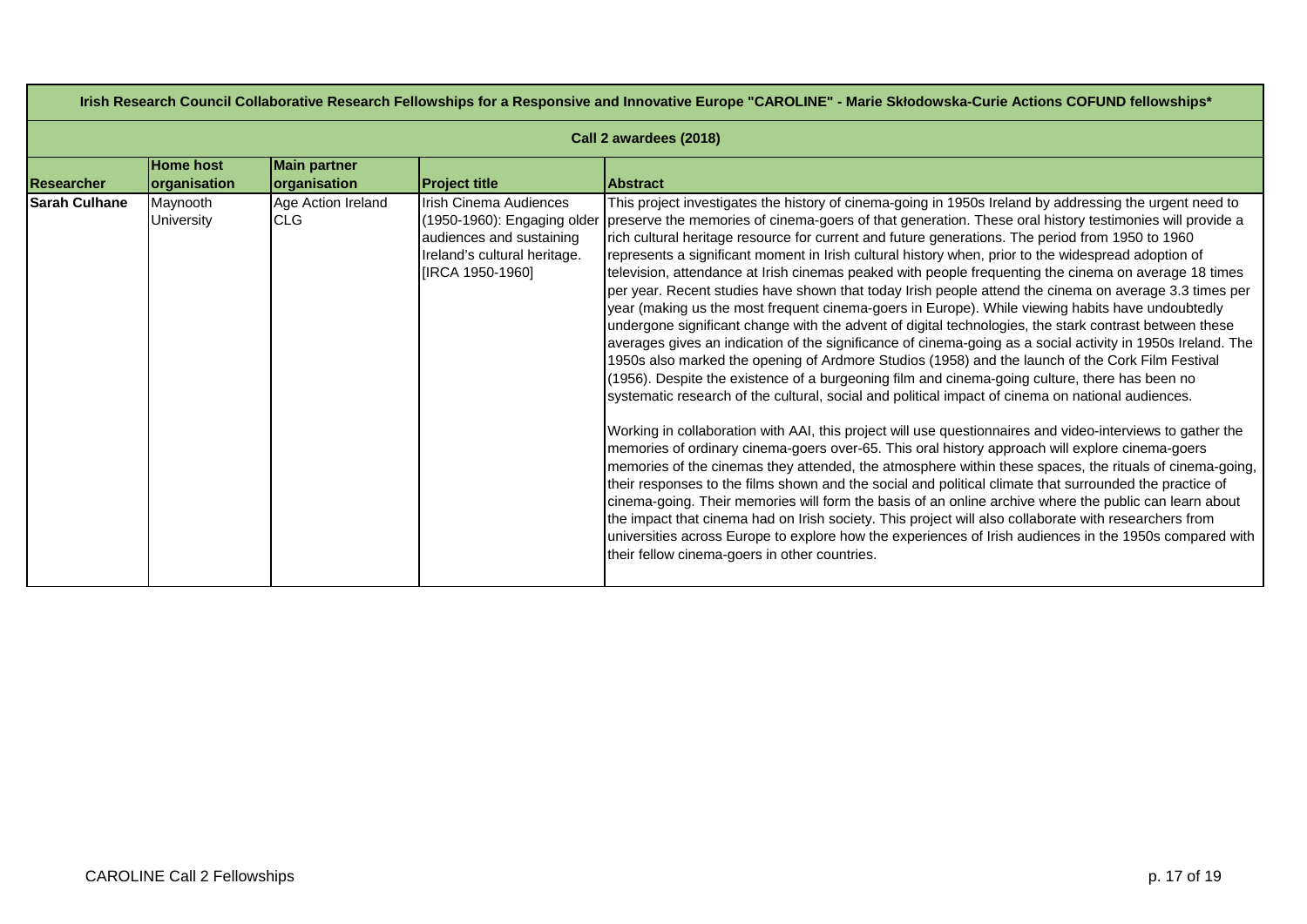| Irish Research Council Collaborative Research Fellowships for a Responsive and Innovative Europe "CAROLINE" - Marie Skłodowska-Curie Actions COFUND fellowships* |                                  |                                            |                                                                 |                                                                                                                                                                                                                                                                                                                                                                                                                                                                                                                                                                                                                                                                                                                                                                                                                                                                                                                                                                                                                                                                                                                                                                                                                                                                                                                                                                                                                                                                                                                                                                                                                                                                                                                                                                                                                                                                                                                                                                                                                                                                                                                                                                                            |  |
|------------------------------------------------------------------------------------------------------------------------------------------------------------------|----------------------------------|--------------------------------------------|-----------------------------------------------------------------|--------------------------------------------------------------------------------------------------------------------------------------------------------------------------------------------------------------------------------------------------------------------------------------------------------------------------------------------------------------------------------------------------------------------------------------------------------------------------------------------------------------------------------------------------------------------------------------------------------------------------------------------------------------------------------------------------------------------------------------------------------------------------------------------------------------------------------------------------------------------------------------------------------------------------------------------------------------------------------------------------------------------------------------------------------------------------------------------------------------------------------------------------------------------------------------------------------------------------------------------------------------------------------------------------------------------------------------------------------------------------------------------------------------------------------------------------------------------------------------------------------------------------------------------------------------------------------------------------------------------------------------------------------------------------------------------------------------------------------------------------------------------------------------------------------------------------------------------------------------------------------------------------------------------------------------------------------------------------------------------------------------------------------------------------------------------------------------------------------------------------------------------------------------------------------------------|--|
| Call 2 awardees (2018)                                                                                                                                           |                                  |                                            |                                                                 |                                                                                                                                                                                                                                                                                                                                                                                                                                                                                                                                                                                                                                                                                                                                                                                                                                                                                                                                                                                                                                                                                                                                                                                                                                                                                                                                                                                                                                                                                                                                                                                                                                                                                                                                                                                                                                                                                                                                                                                                                                                                                                                                                                                            |  |
| Researcher                                                                                                                                                       | <b>Home host</b><br>organisation | <b>Main partner</b><br><b>organisation</b> | <b>Project title</b>                                            | <b>IAbstract</b>                                                                                                                                                                                                                                                                                                                                                                                                                                                                                                                                                                                                                                                                                                                                                                                                                                                                                                                                                                                                                                                                                                                                                                                                                                                                                                                                                                                                                                                                                                                                                                                                                                                                                                                                                                                                                                                                                                                                                                                                                                                                                                                                                                           |  |
| Stefano Marcuzzi University College                                                                                                                              | <b>Dublin</b>                    | Carnegie Europe                            | a Common Strategy for the<br>Central Mediterranean and<br>Libya | The EU and NATO, Towards This innovative and interdisciplinary research project will break the silos of existing analyses and offer<br>both incisive analysis of the root causes and implications of the Libyan crisis but also propose innovative<br>policy responses. In recent years, the Mediterranean basin has become a theatre of socio-political turmoil<br>involving in particular the Middle-East and North-Africa (MENA) region. In some cases, this led to armed<br>conflicts that affect the European continent and transatlantic stakes in the region. Libya, the country<br>closest to European shores, is an emblematic case where the Mediterranean problems - social turmoil,<br>civil war, the emergence of Islamic fundamentalism, and the spread of refugee emergencies – are<br>epitomised. Such issues are of crucial interest for both the EU and NATO. These organisations work side<br>by side in crisis management, capability development and political consultations on the problems affecting<br>the Mediterranean. Yet neither organisation has provided a really credible response to the security needs<br>of the central Mediterranean, and Libya more specifically. Why? This project aims to address the root<br>causes of this failure, not only through a critical and integrated analysis of official sources, but also,<br>through several interviews, bringing the perspective of both state and non-state actors, to the fore. This<br>interdisciplinary approach will overcome the sectoral research horizon of previous studies on the matter,<br>leading to the uniquely comprehensive analysis of the Libyan problem within the broader context of<br>central Mediterranean security needs. In so doing, the applicant will exploit his historical background as<br>well as the experience acquired in the fields of Politics, International Relations and Strategic Studies at<br>the EUI Florence. He will take full advantage of the tripartite structure of the Caroline Fellowship to<br>lintegrate the perspectives of the EU and NATO with UCD's academic expertise, to produce a really inter-<br>sectoral and comparative research. |  |